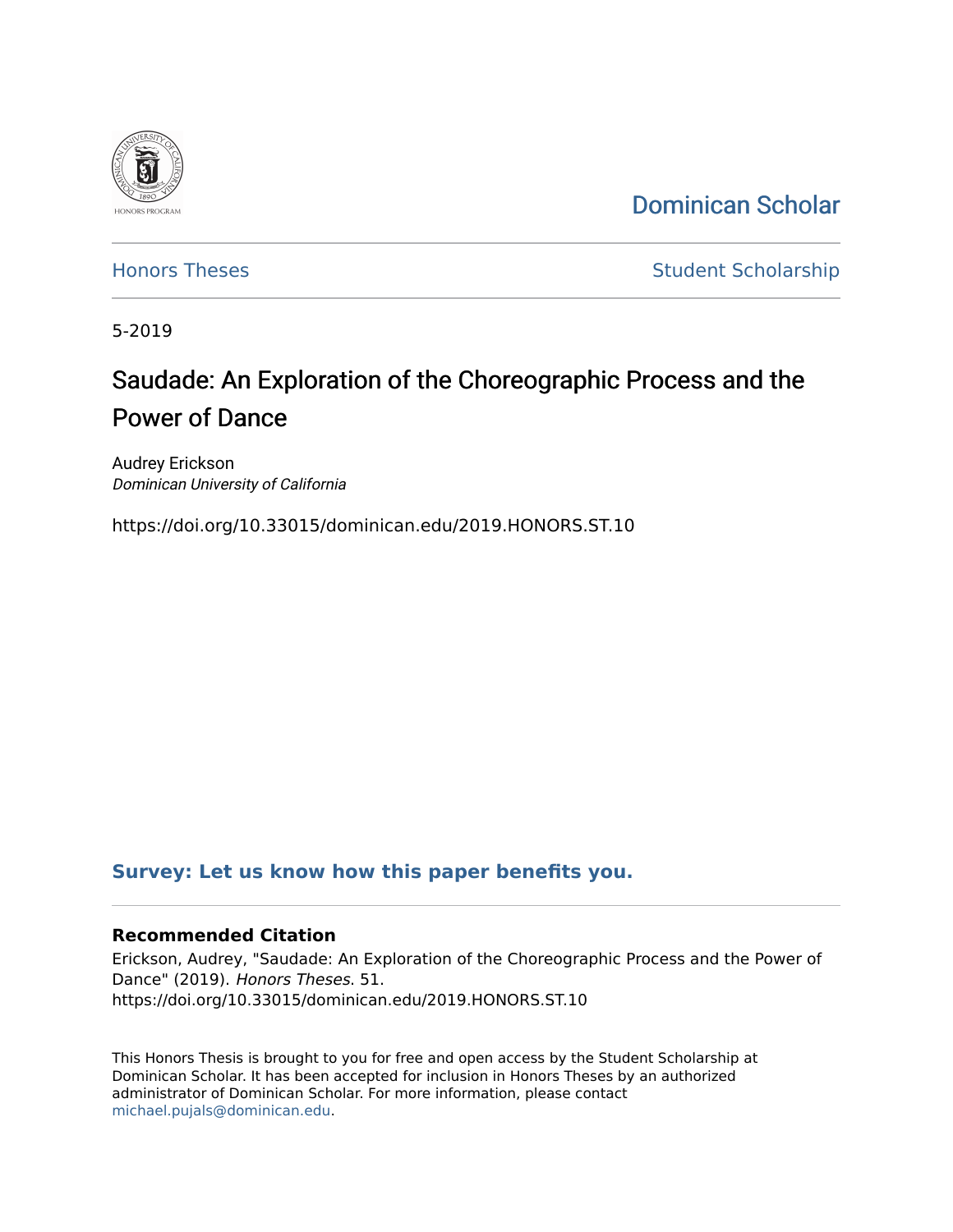## **Saudade: An Exploration of the Choreographic Process and the**

### **Power of Dance**

### **Abstract**

This paper serves as a reflection on my choreographic process as a LINES BFA senior and as an investigation into the innate power of human creative movement. I will document the challenges and joys of producing movement in the dancing arts, as well as illuminate the physical and psychological power of movement harbored within the practice of Dance Movement Therapy, an enduring form of psychotherapeutic movement used to promote emotional, social, cognitive, and physical well-being. The main goals of my personal choreographic experience, as well as those of my fellow Dance Majors were three-fold: 1) the cultivation of an encouraging and safe space for collaborative creation; 2) the development of understanding and expression of the inner self; and 3) the practice of active empathy, humor, and love. For me, this choreographic experience opened paths previously unforeseen and also led me further into the rich scholarly history and significance of Dance Movement Therapy. My Senior Project, saudade, evolved and grew to encompass thoughts and emotions that reflect life-affirming experiences shared by humans throughout time: namely, our relationship with time, the importance of relationships, the power of imagination, and the overcoming of fear. These experiences led to the creation of a dance that filled my dancers and me with undeniable gratitude, wonder, and deep satisfaction.

### **Document Type**

Honors Thesis

**Degree Name**  Bachelor of Fine Arts

### **Department**

Music, Dance and Performing Arts

**First Reader**  Gay Lynch, PhD

# **Second Reader**

Kara Davis

### **Keywords**

dance, choreography, dance movement therapy, art, the human experience

### **Subject Categories**

Alternative and Complementary Medicine | Fine Arts | Movement and Mind-Body Therapies | Other Rehabilitation and Therapy | Somatic Bodywork and Related Therapeutic Practices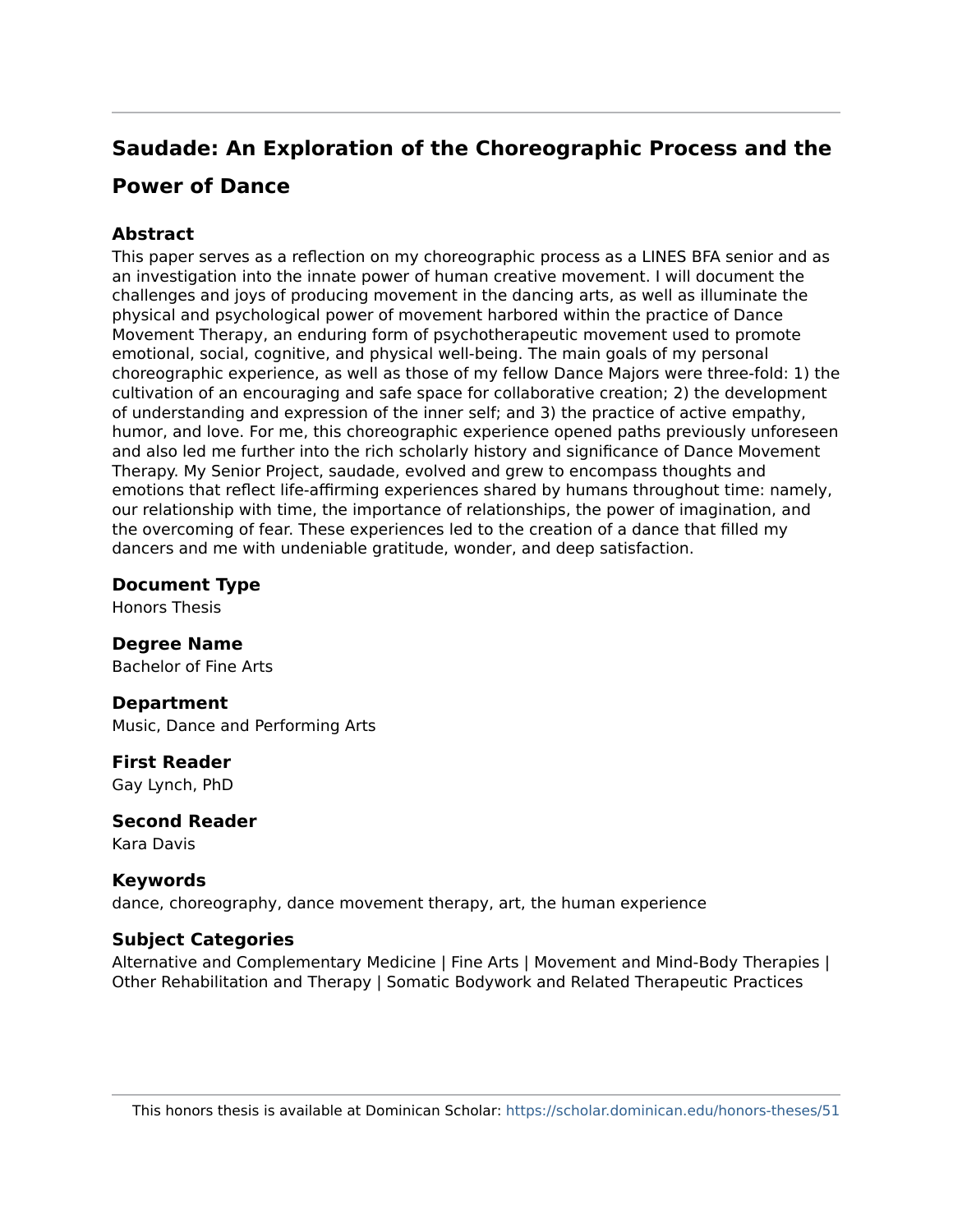*saudade*: an exploration of the choreographic process and the power of dance

By Audrey Erickson

Submitted in partial fulfillment of the requirements of the Lines BFA Program and the Honors Program Dominican University of California 2019

| First Reader: Dr. Gay Lynch       | PHD, Department of Religion and Philosophy |
|-----------------------------------|--------------------------------------------|
| Second Reader: Kara Davis         | MFA, Department of Dance                   |
| Honors Director: Lynn Sondag, MFA | Department of Art, Art History, and Design |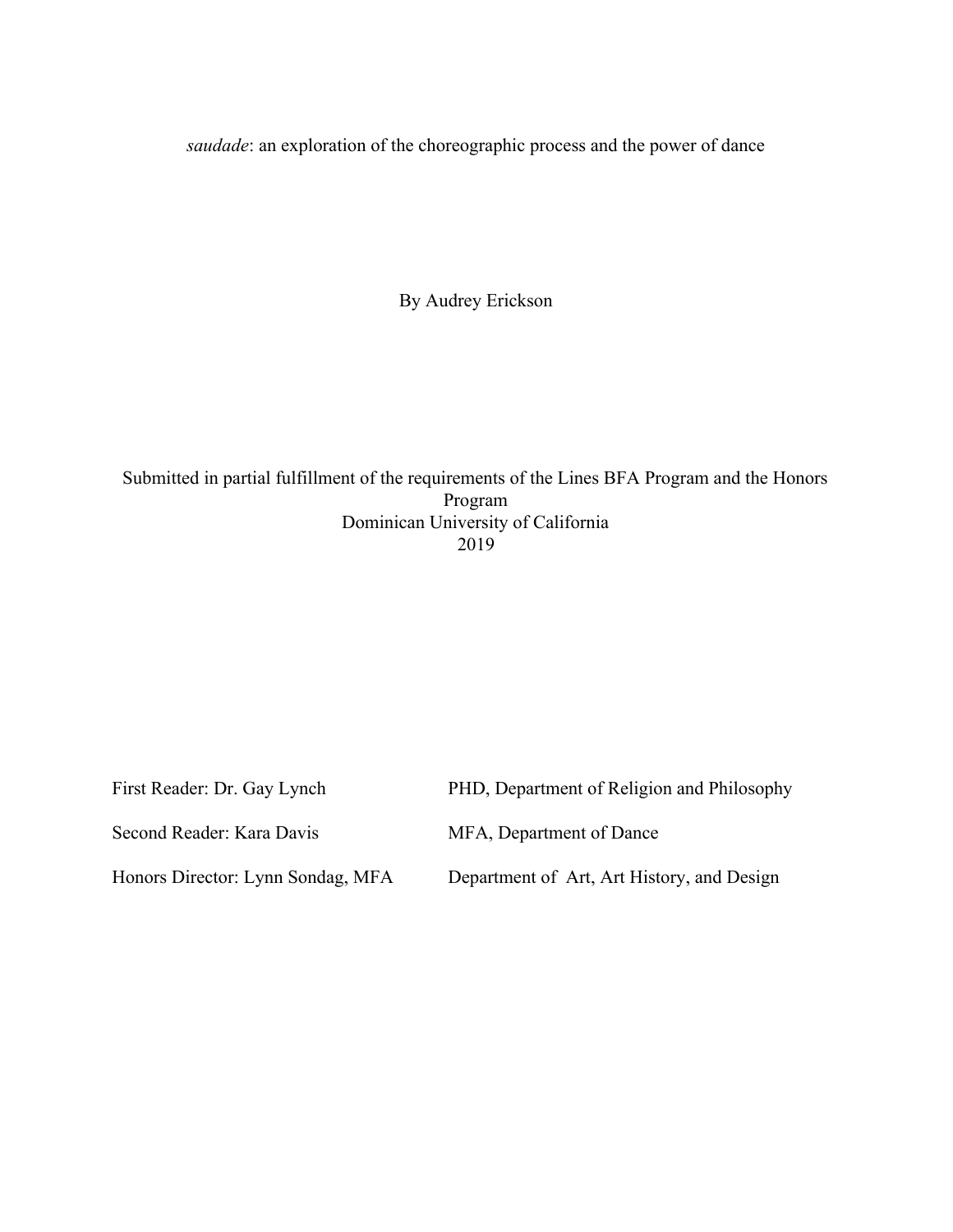#### **Abstract**

This paper serves as a reflection on my choreographic process as a LINES BFA senior and as an investigation into the innate power of human creative movement. I will document the challenges and joys of producing movement in the dancing arts, as well as illuminate the physical and psychological power of movement harbored within the practice of Dance Movement Therapy, an enduring form of psychotherapeutic movement used to promote emotional, social, cognitive, and physical well-being. The main goals of my personal choreographic experience, as well as those of my fellow Dance Majors were three-fold: 1) the cultivation of an encouraging and safe space for collaborative creation; 2) the development of understanding and expression of the inner self; and 3) the practice of active empathy, humor, and love. For me, this choreographic experience opened paths previously unforeseen and also led me further into the rich scholarly history and significance of Dance Movement Therapy. My Senior Project, *saudade*, evolved and grew to encompass thoughts and emotions that reflect life-affirming experiences shared by humans throughout time: namely, our relationship with time, the importance of relationships, the power of imagination, and the overcoming of fear. These experiences led to the creation of a dance that filled my dancers and me with undeniable gratitude, wonder, and deep satisfaction.

*Keywords:* dance, choreography, dance movement therapy, art, the human experience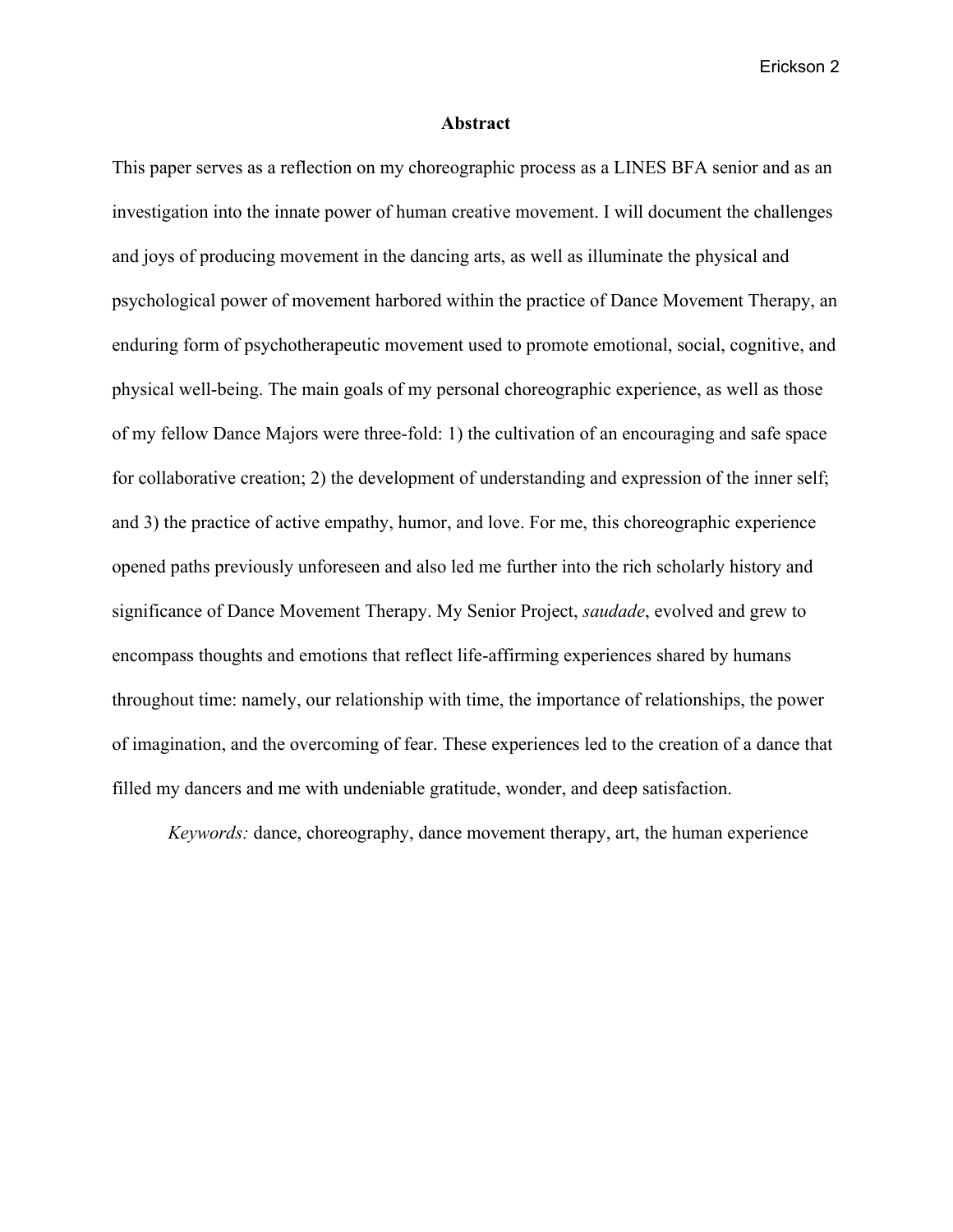#### **Introduction**

My mother claims I was dancing before I was born and haven't stopped since. As a baby, I danced before I could speak. Movement was instinctual for me, and strong rhythms were calming in even my most agitated states. I responded to the sound of music with pure joy and was often soothed only by lying on my mother's or father's chest, close to the steady pulse of a heartbeat. As I grew older, I had a hard time being still and felt happiest when in motion and listening to music. I danced in our living room to whatever music was playing on the radio and to many of my parents' favorite CD's. I began creative movement classes at age four, but really only enjoyed the classes in which we learned ballet. The grace of ballet appealed to me and I found the pace and structure to be centering, a feeling that remains with me to this day.

While my interest may have been sparked by a desire to move, my relationship with creative movement has a pivotal force throughout my life. I have come to understand dance as living and moving wisdom that informs and transforms. When I dance, I often feel attuned to my body and my surroundings in a way that is entirely different than simply seeing and observing the world around me. I have experienced dance as a flow through space, time, energy, and emotion. Each aspect of our consciousness is available to be felt in a new way when we move mindfully, opening us to the potential for growth and change. We dance not only to express ourselves and experiences, but to take in the world around us. Dance is bidirectional, a giving and receiving exchange of the human experience. Dance can be a way of knowing just as much as a way of sharing. We can both speak and listen through dance, making it a rare and unique form of language. Dance allows me to digest the many happenings of my life, while also providing me with a way to ruminate, question, and move forward.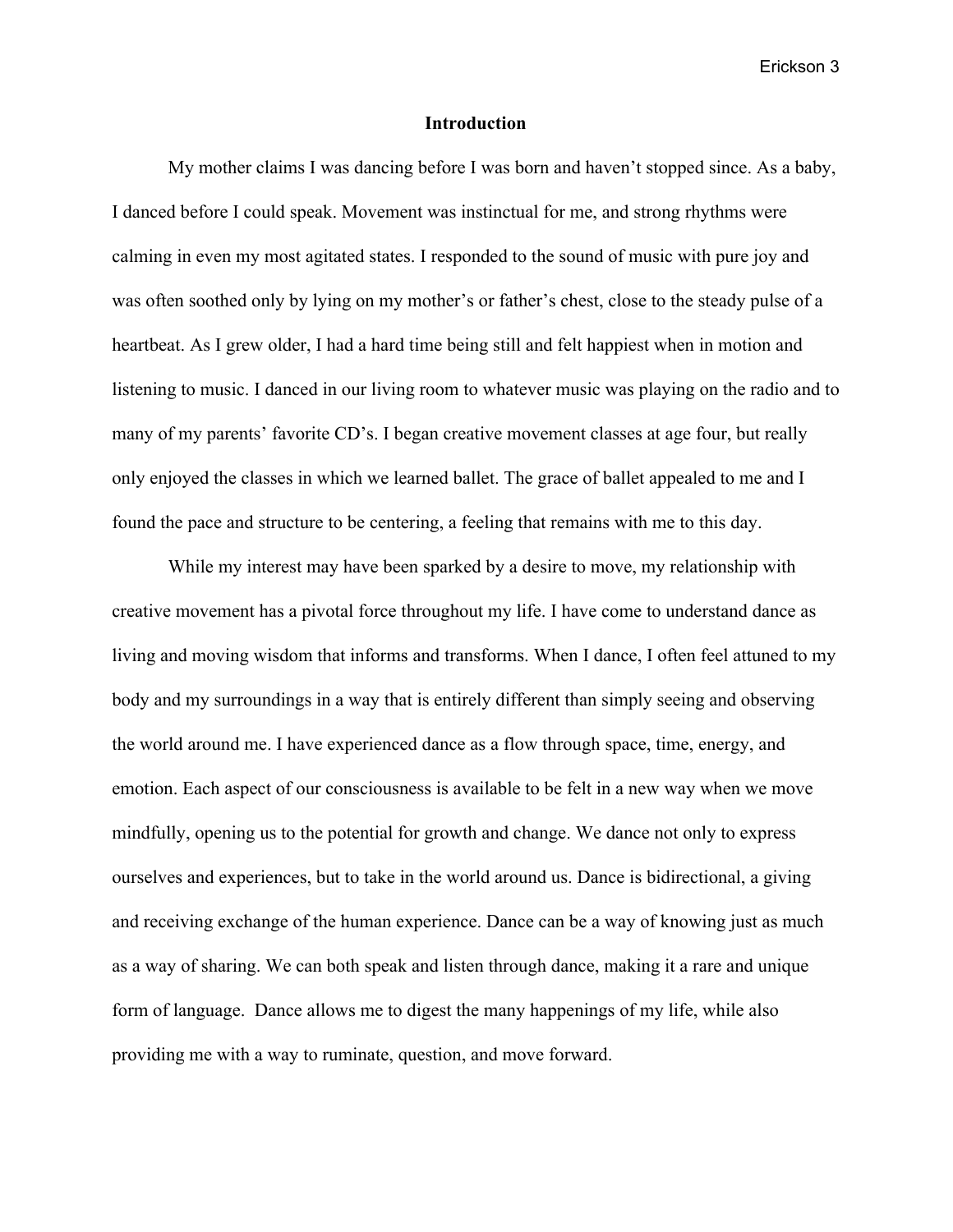The majority of my experience in dance has been as a classically trained ballet dancer, intensively studying and attempting to perfect the technical aspects of ballet. Although my perfectionism and dedication to ballet allowed me to persevere and train for 12 years, I grew older and found myself falling out of love with the traditional and highly codified Russian technique I had long strived to obtain. I was no longer fascinated by ballet and began to feel burnt out, fatigued, and bored. At the start of my senior year of high school, I considered leaving dance completely, not understanding that I could never truly abandon creative movement. In retrospect, this disengagement with ballet had nothing to do with the challenges of dance itself, but everything to do with my narrow perception of the practice of dance and movement.

I soon realized, with plenty of encouragement from my parents and other mentors in the field of dance, that there was so much more the world of dance had to offer. After receiving multiple recommendations to read Alonzo King's philosophies of dance, I began to feel a new sense of excitement and curiosity I had not felt for years. I auditioned for the Lines BFA Program and immediately discovered just how much joy, freedom, and exploration I had been missing in my personal practice of dance. With just one ballet class, I became aware of how limited my previous years of studying had been and decided that although I was not certain of what my future would look like, pursuing a BFA in dance at Lines would allow me the chance to see where the complexity and generosity of dance could take me. I could not have imagined how much I would learn and develop during my four years in this program and look forward to documenting my personal experience of the Senior Project, the culmination of my time in this program.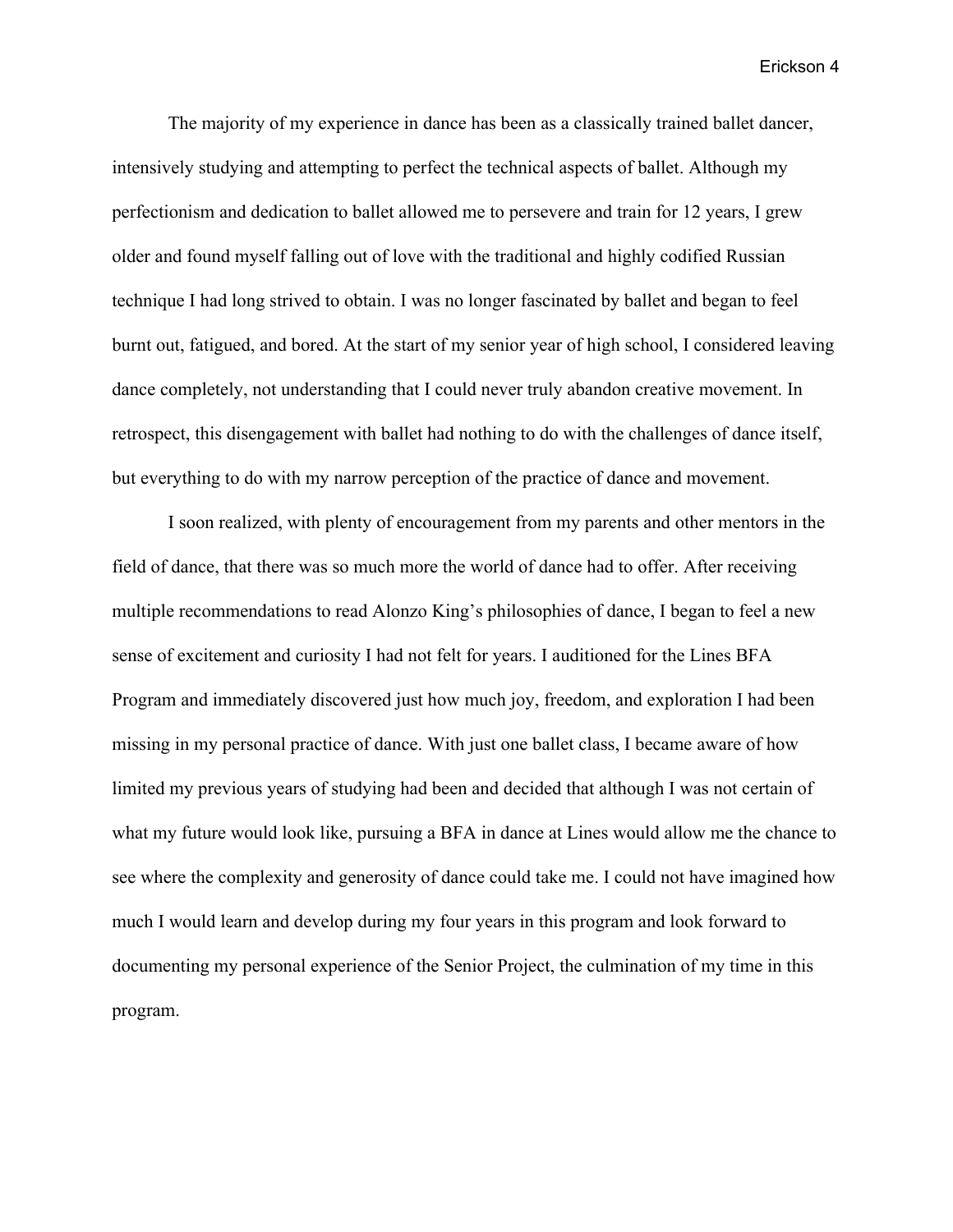In this paper, I will move through all that preceded the final performance of *saudade*, a piece of choreography that encompasses my time in the Lines BFA program and the power of creative movement. The three years of dance and life education following my senior year, the time spent in and outside of rehearsals, the music, literature, and experiences that inspired my ideas and exploration of movement, and the trials of this process are the backbone of what my dancers and I ended up crafting. I will describe how my senior project came to be and the gift this journey has been for me. My first piece of choreography, *saudade*, only exists because of the education and investment of the faculty. As I write this thesis and consider how much I have been touched by dance, I am struck with immense gratitude for the opportunity I've been granted to learn and grow in this program. I would not trade the last four years for the world and cannot wait to see where my love of dance takes me next.

"Dance training can't be separate from life training. Everything that comes into our lives is training. The qualities we admire in great dancing are the same qualities we admire in human beings: honesty, courage, fearlessness, generosity, wisdom, depth, compassion, and humanity."

.

.

.

.

-Alonzo King

With special thanks to the faculty of the Lines BFA Program, the class of 2019, and my wonderful cast.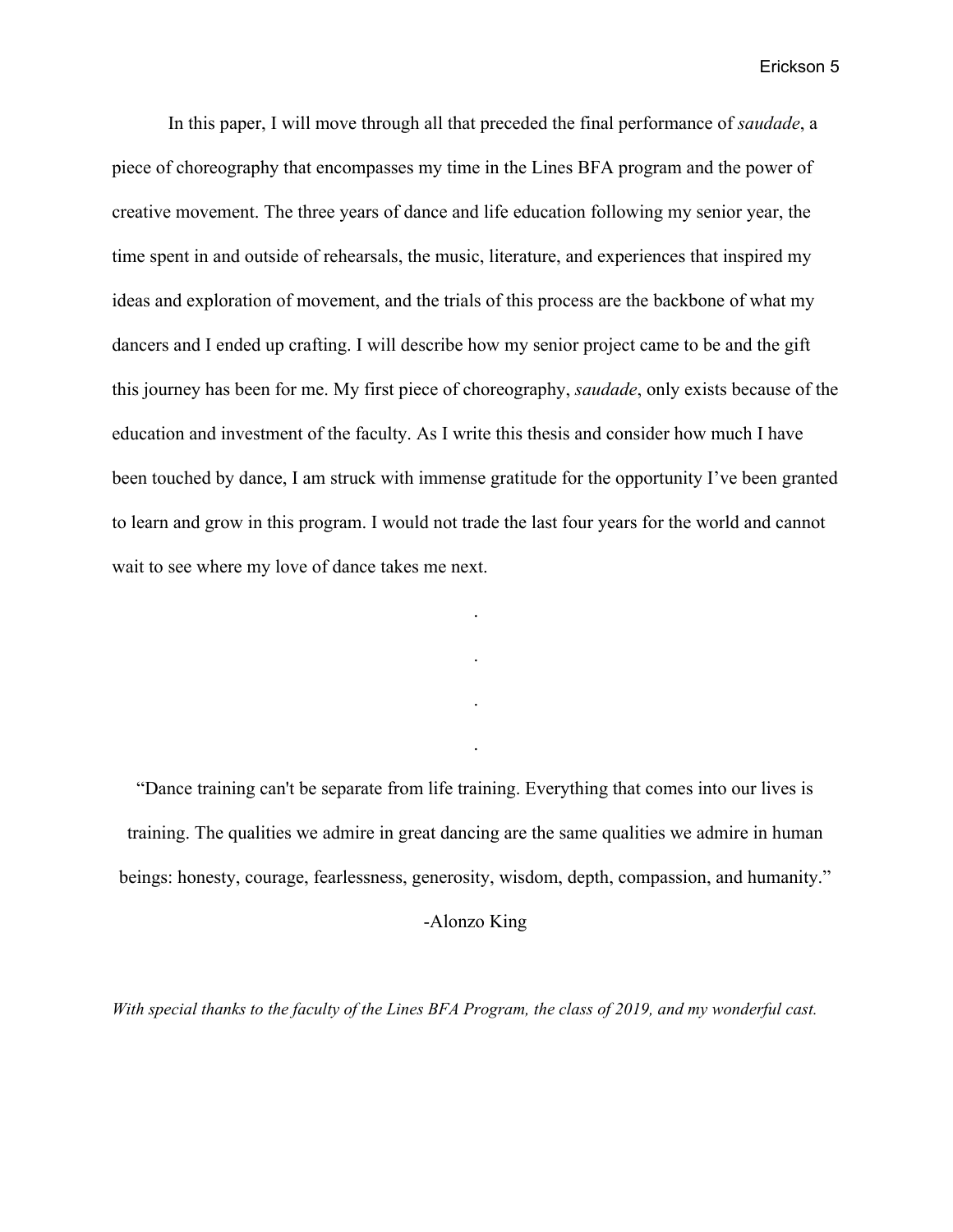#### **My Ever Evolving Relationship with Movement**

Since starting my education at Dominican, I have come to understand dance as a force of life, change, and expression rather than a technique to be mastered. I could write a whole thesis on how my understanding of dance has grown over the last few years, but will attempt to concisely capture the great depth of knowledge and passion that has been instilled in me since my first year in this program.

#### Learning to Live a Life in the Spirit of Dance

Before coming to the Lines BFA program, I had never been asked to improvise, come up with my own choreography, or offer my own opinions within a ballet class or rehearsal. I had a very hard time with these new challenges and felt overwhelmed at times. But looking back, I wish that I had been exposed to these creative tasks much earlier. Despite all the detailed training I had been given and the many years of experience, I had not been taught to make creative choices on my own. When it came time to venture out of the structure of following orders, I felt lost and unsure of what to do. I quickly recognized that I had very little experience thinking for myself within the context of dance and I also realized that I did not trust myself, that I lacked confidence in my own ability to make the "right" decisions. Casey Thorne, Lines BFA alum, captures this moment of realization brilliantly, "I was a trained ballet dancer; I was not a trained artist."

One may ask, "what distinguishes the dancer from the artist?" I think of Kimerer LaMothe's writings on accepting dance not only as a way of spirituality, but as a way of living. The capability of individuals to permit their spirituality to move through them as a vessel, to surrender, to trust in training and the work they have done, and to let all that they are flow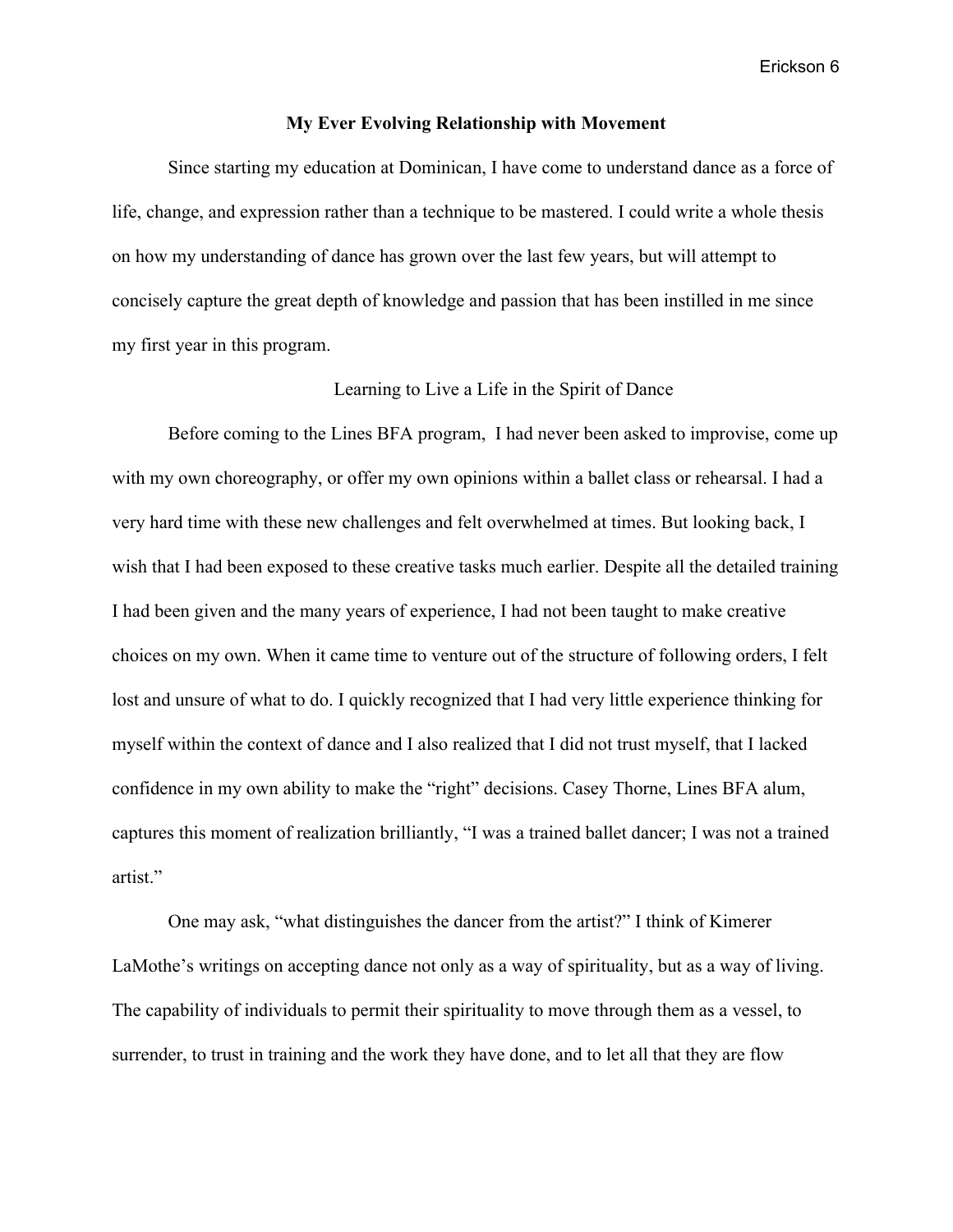through themselves is necessary to be an artist. We must make ourselves available to the possibilities around us, to allow ourselves to not think and just exist in the moment, to be generous, and to have no apologies or regrets. These things can often seem challenging within the world of ballet, in which perfectionism is sought, despite knowing full well that we will never attain it. We learn to imitate and to mimic what is closest to perfection until we are able to become fully invested and make our movement our own, to truly show ourselves in our dancing.

The philosophies Alonzo King has imbedded into the BFA program reflect these ideas and have left a lasting impression on me not only as a dancer, but as a human of this wild and amazing world. Being able to witness the truths and shared experiences that dance can draw out from a place beyond words have reminded me just how important and human this art is. I had always respected dance as an art form of boundless range and significance, and though I saw myself as a dancer, I did not consider myself as a creator or a contributor to its infinite impact. The ideas that King emphasizes in his work and his teachings have helped me to understand that the impetus to create beyond myself is instinctual. King says that "art is the inheritance of every individual, it activates evolutionary growth, it is an intellectual virtue, and the fostering principle for all that is made, done, or known." The fulfillment of human life is to create and to share that which brings us closer to one another.

But to access the full potentiality of our art, whatever it may be, we must be able to move beyond ourselves and the confines of what is physical. King speaks of the dangers of dancers focusing on their appearance over their true self. I have fallen prey to such worries many times throughout my life, becoming unable to see myself as more than a body, valuing my outward appearance over who I am. When we forget the capacity of our inner self, our true identity, King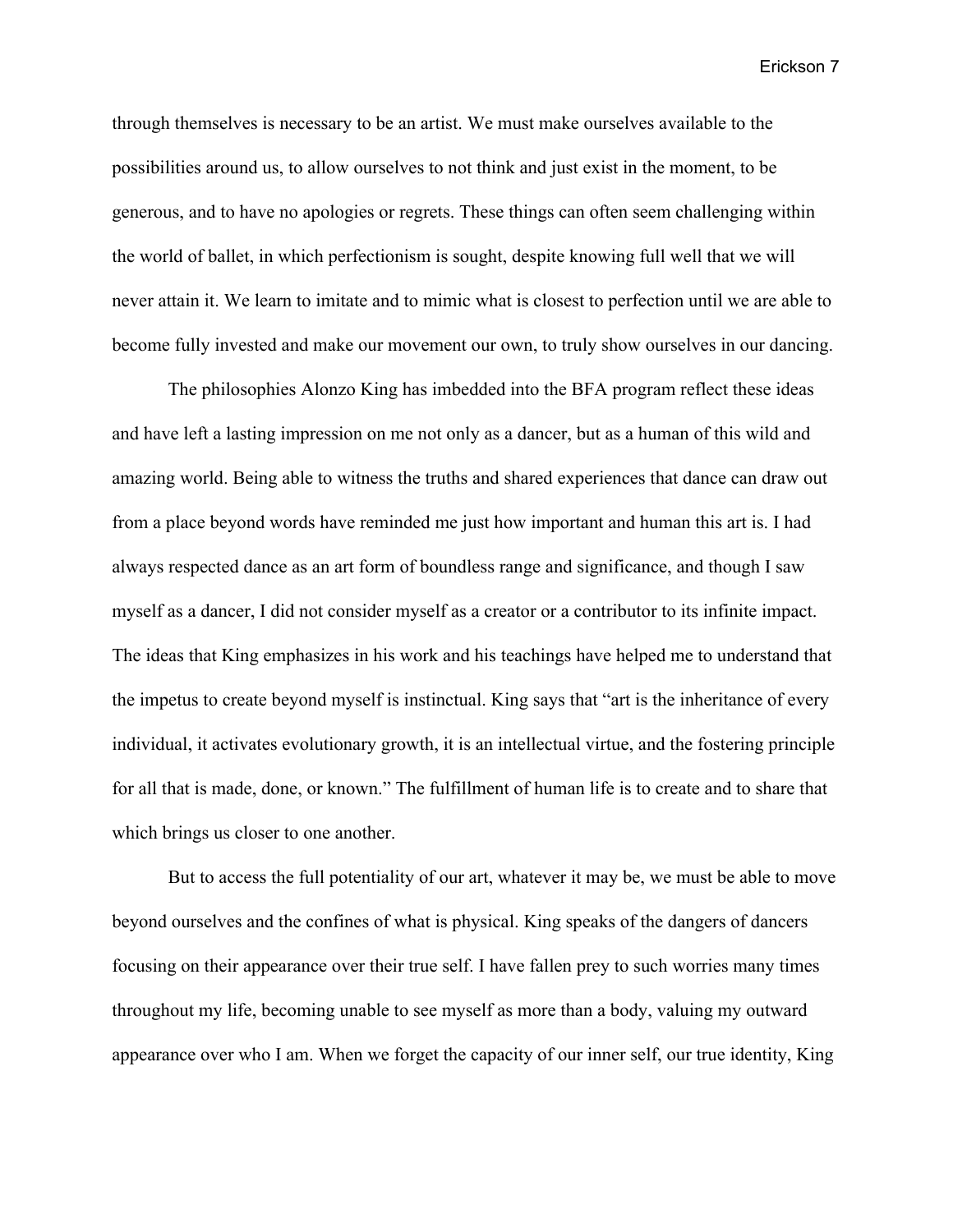says that we are essentially "decided[ing] that what's inside is of little value, [we] can only try to approximate some kind of look." My time in this program has enforced the ability to overcome self-doubt, the capacity for change inside me, and the overwhelming power of compassion for myself and others.

It is through the acceptance of myself as a valuable creator that I have been able to further understand dance in ways I never imagined. I now see the potential of dance as a kinesthetic intervention, a decisive act of agency that can be liberating and enlivening. Dance is not just something to be witnessed from afar, nor is it identifiable as an object or even a single phenomenon. That is the beauty and power of dance: it is so many sensations, emotions, experiences, memories, and viewpoints all at once. Kimerer LaMothe, one of the many dance scholars whose work I have had the chance to read in Dr. Gay Lynch's course, "Dance and Spirituality," a scholarly investigation into the relationship of creative movement and healing, writes that dance is a "living reality" and a "force in its own right" (140). Dance can generate knowledge, insight, moral clarity, relationships, meaning, and can influence emotional states. When we dance, we train our bodies, minds, and spirits to be fully present in the precious time we have here on earth. Thinking of dance as a transformative power has made me consider how we can be authentically present to ourselves and our place on earth even when we aren't artistically moving or creating. Dance can help us to learn to extend our mindfulness into everyday life outside of the studio because it not only encourages authenticity and a sense of presence, dance itself is authenticity.

A particular passage that has remained in my thoughts is one in which LaMothe describes the potential space between stimulus and response, the gap of heightened possibility in which we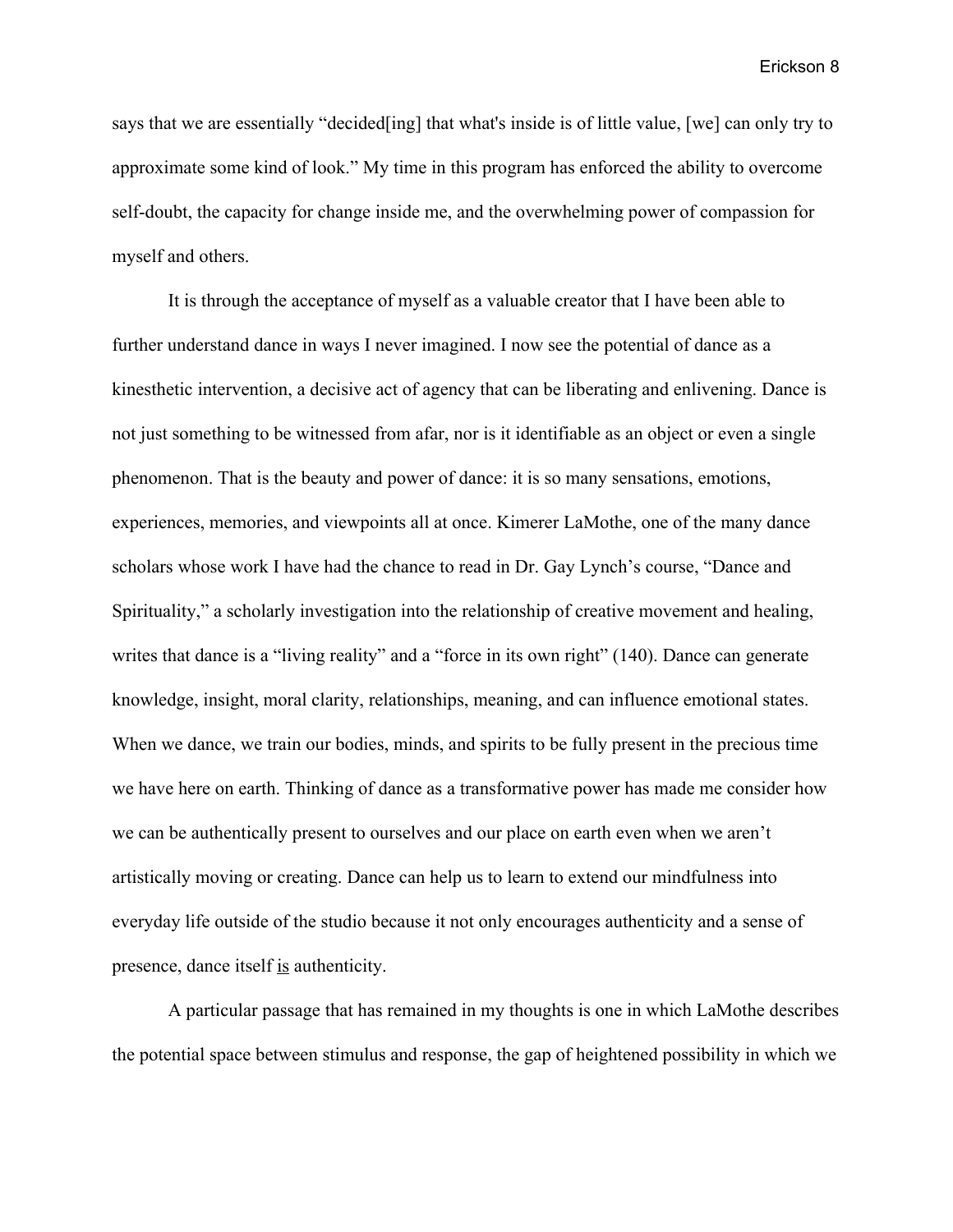have the choice to share and the chance to decide what to share. When we dance, we find ourselves within that gap of heightened possibility. LaMothe writes, "we open that time and space. We cultivate the perspective that it provides, we nurture in ourselves resilience and a capacity to respond" to the world around us and within us. I am intrigued by LaMothe's reference to Andrea Olsen's beautifully articulated statement that, "we don't create movement, we are participants in a dynamic universe, dancing on earth, moving between worlds." The idea that we are not making something from nothing, but instead drawing movement from the many energies of this world, fascinates me. This ability to dance between what is seen and what is unseen, the known and the unknown, can grant us perspectives that might otherwise be closed off, thus bringing to light those inexplicable sensations shared by those who exist on this planet.

Although I had always assumed I knew what dance was, the last four years have given me the chance to reexamine and renew my appreciation for the practice of creative movement. Dance is no longer just movement to music or an artful combination of precise steps. Dance is an impulse, a language, and an expression of life. Time after time, I find that mindful movement has the ability to awaken what lies within us and to illuminate that which is not easily expressed. Isadora Duncan's articulation of dance as a transformative power emphasizes that dance enacts the potential of life to create beyond itself, thus enabling us to delve further into that which makes us human, that which connects us. The dancing body manifests itself as a "luminous, moving cloud," both fulfilling and reminding us of our humanity (Duncan). I have experienced this otherworldly feeling of connection to the space around me as I move and, even more so in the last few years, a profound connection to the people moving beside me. When I dance with my classmates of the last four years, I can sense their energy and love for creating radiating from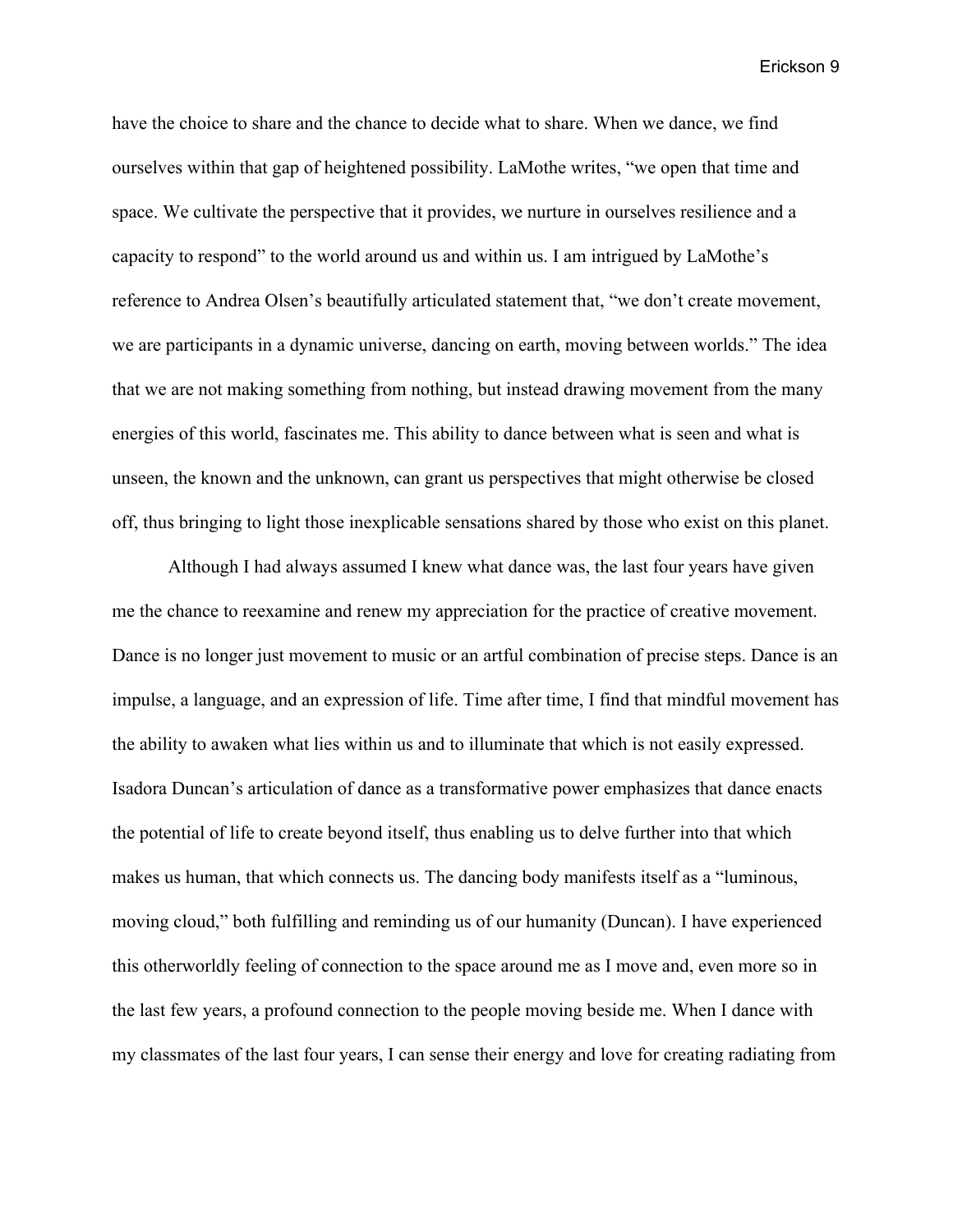them with a warmth that never fails to inspire and amaze me. Being given the opportunity to write and reflect on my dance and life education throughout this program has reminded me what a gift the ability to move alongside such passionate lovers of dance has been.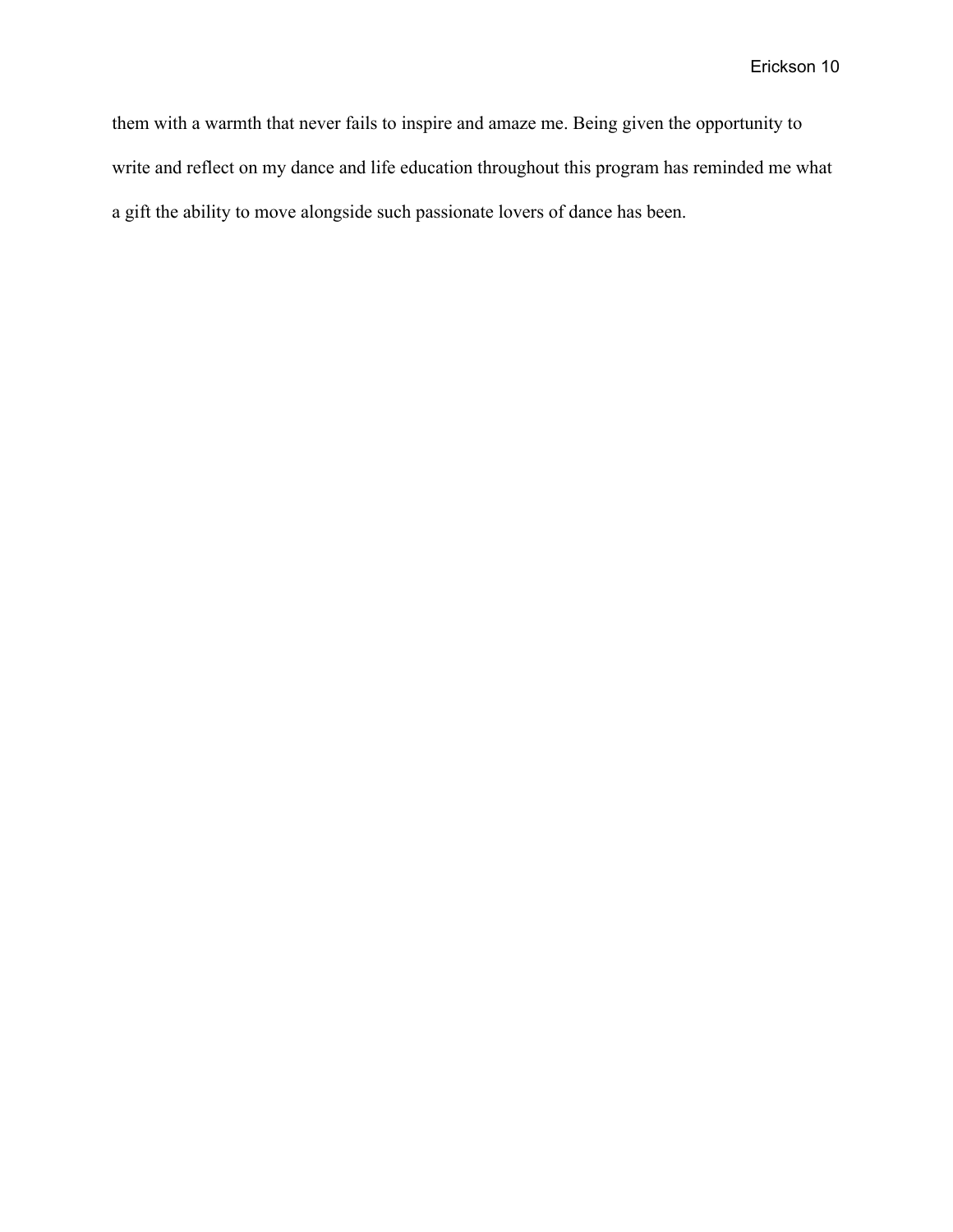#### *saudade***: a love letter to dance, empathy, and all that connects us**

#### Brief Explanation of the Lines BFA Senior Project

The Senior Project serves as the dance majors' Senior Thesis or capstone project and is considered a culmination of our four years within the Dance Program. Each year, every dance student is cast in two Senior Project pieces and is gifted with the experience of the choreographic process with their classmates. Seniors are responsible for all creative and logistic elements of choreographing a piece: organizing the audition, casting, scheduling, communication, creating movement, choice of or creation of music, stage lighting design, costume design, and providing feedback to our fellow senior choreographers throughout the process. Though this choreographic journey officially begins in September each year, it is truly an accumulation of all the growth and personal research that starts our freshmen year.

#### Initial Challenges

As the Senior Project process approached its beginning, I was nervous to lead my peers, friends, and fellow lovers of movement as a choreographer. I doubted my ability to choreograph, anxious to be directing movement as the individual responsible for the outcome of our time in the studio. Although I was not sure how I would accomplish it, I had an image of my ideal piece of choreography: a dance that captured how it feels to be human; an ode to movement and imagination filled with detailed graceful gestures that surpassed predetermined steps; a reflection of my time in this program; a piece that would impress but also move an audience and the dancers. I found myself trying to model my creation after past Senior Projects, despite knowing that, as much as I wanted to replicate the successes of my upperclassmen, I had to find my own way to choreograph. I felt burdened by the weight of expectations I had for myself while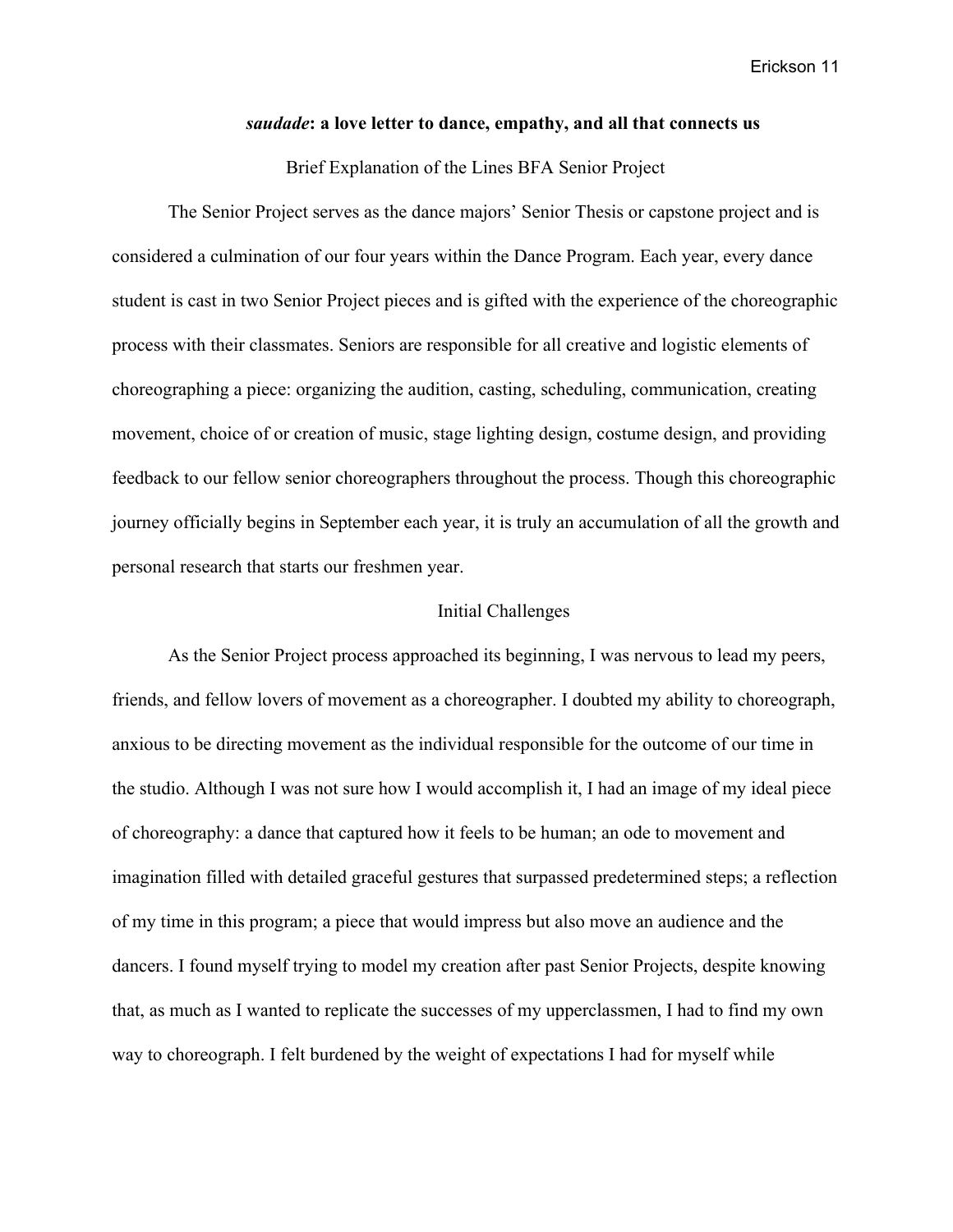simultaneously feeling great excitement over the opportunity I had. I recognized that there were infinite possibilities, a freeing though overwhelming thought. It was challenging to narrow in on what could be created with so many unknowns, difficult to know what I could realistically materialize from my imagination. As much as I hoped to accomplish, even greater was the fear that I would fail.

Although I am a seasoned and experienced dancer, choreographing has been a challenge for me. I have always been drawn to movement and found dance to be a natural method of expression, but have come to understand that the established clarity of performing movements directed by others and the freedom of improvising appear in my mind as completely different entities than the task of decisively crafting my own choreography. As I began preparing for the task ahead, I aimed to understand why the act of choreographing seemed to be an insurmountable undertaking by reflecting on the ways in which my relationship with dance has changed since starting the Lines BFA Program, as described in the previous section.

Learning to embrace my own individual style of movement outside of the format of ballet has been a process that is still moving forward. As I considered the way in which improvisation has freed me from the confines of predesigned movement and the trappings of being a follower in classical dance, I realized that I was apprehensive to attempt contemporary choreography because would require me to contain the unrestricted and deeply individual ways of moving I have worked to liberate and investigate on a personal level. Choreographing on others would not only mean translating what can often seem like indescribable experiences into digestible and applicable concepts that my dancers would understand, but would require me to work towards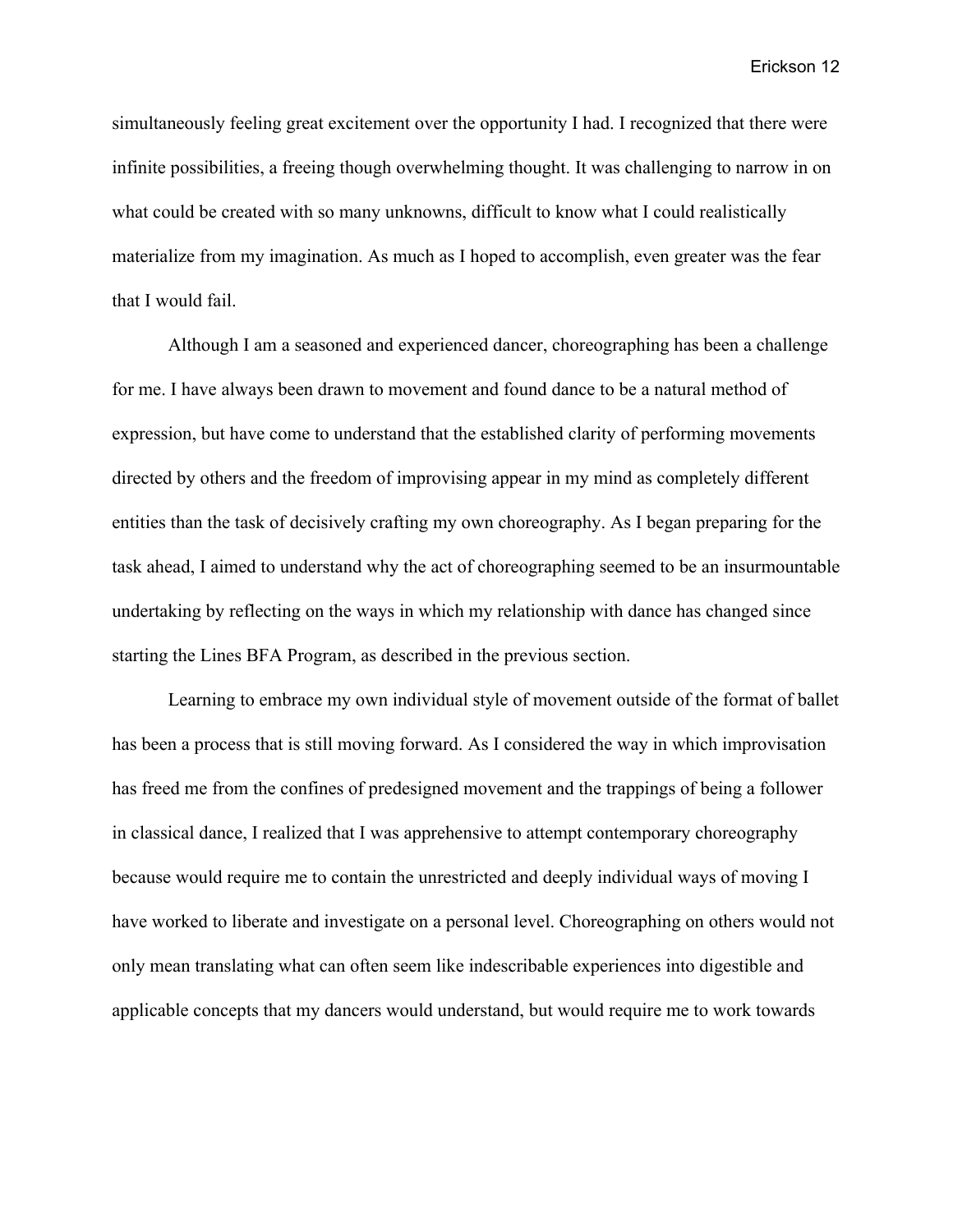incorporating the elements of improvisation I have come to love with the structure of predetermined dance, the next step forward in my practice of creative movement.

#### Inspiration and Influences

Once I knew the dancers that would make up my cast, I began to feel less nervous and I could happily anticipate the start of our choreographic journey together. I was fortunate enough to have dancers I felt would compliment each other well and contribute to a warm and lively environment. Confident in, and trusting of, my dancers, inspiration began to strike following our first rehearsal. I realized that I might not know what the final product would look like, but I knew what I wanted it to feel like. It would reflect my movement and ideas, but I also knew that I wanted it to reflect my dancers' own styles and thoughts just as much. I knew the messages it would express: human experience, the power of imagination, love, and memory. These themes later became more focused and developed into a narrative throughout the piece.

Although it is difficult to pinpoint the exact moments that have influenced the ideas explored in *saudade*, I know that many were introduced or further explored in Dr. Gay Lynch's course, "Dance and Spirituality," previously mentioned in the section above. This course greatly influenced the themes of my Senior Project and the literature from the class helped to make up the foundation of my choreographic process. The first work that struck me as I approached the choreographic process was a poem by David Whyte entitled, "What to Remember when Waking." I was especially moved by the first stanza, "What you can plan is too small for you to live. What you can live wholeheartedly will make plans enough for the vitality hidden in your sleep." When I read these words, my heart soared. I felt recognized, understood, and encouraged. The first stanza reminded me that every human experiences the phenomenon of facing the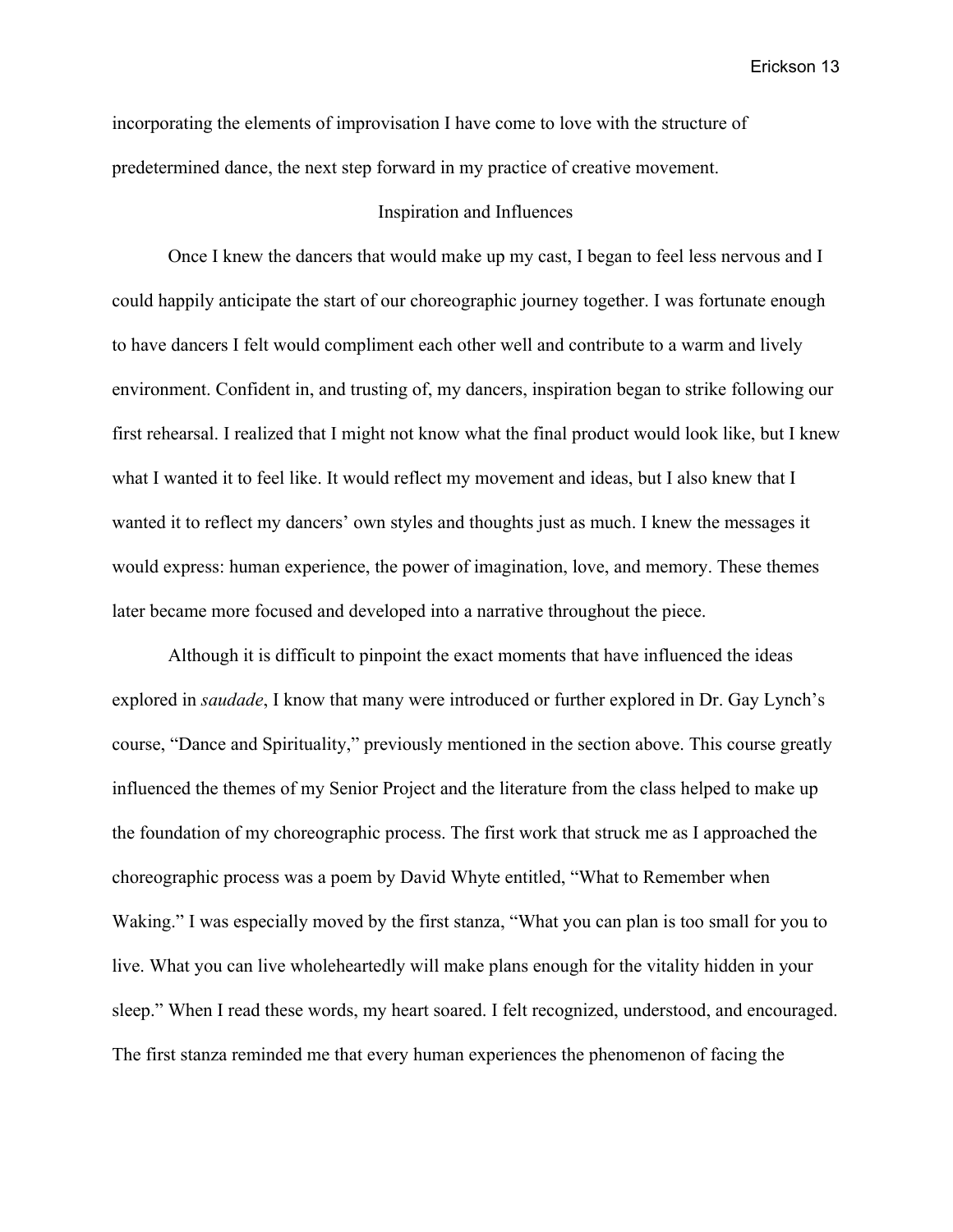unknown future, and many of us attempt to understand it, to plan out our future, despite the fact that so much of life is unknowable. We seek structure and familiarity even though half the magic of living is in the curiosity and the vast possibilities waiting to be discovered in the world and inside ourselves.

This idea also led me to remember the words of Christian Burns, one of our dance faculty members in the BFA Program. As we were discussing the start of Senior Projects he said something along the lines of, "if you already know how the piece will turn out, what's the point of choreographing it?" I had not thought about choreography this way before. Instead of viewing it as something to be achieved and perfected, it could become an unplanned experience that would take me and my dancers on a journey that of which we could never plan. It was at this moment of realization that I knew I wanted to approach the process of my Senior Project and the remainder of my senior year embracing the unknown and trusting in the process to bring out what is meant to be.

As I prepared for our first rehearsal, I read about the significance of environment on creation throughout Twyla Tharp's *The Creative Habit.* She emphasizes that creation is only possible through proper preparation to support creative impulses and spontaneity. She writes about the paradox of establishing a creative habit, as "we think of creativity as a way of keeping everything fresh and new, while habit implies routine and repetition" (Tharp). Tharp also writes that as much as creativity leads to great works, skill is just as necessary. Skill is not something we are born with, but something we practice and develop through hard-work, patience, and time. Although there is no single environment or method for optimal creativity, each individual must make it as easy on themselves as possible by finding an condition "where the prospect of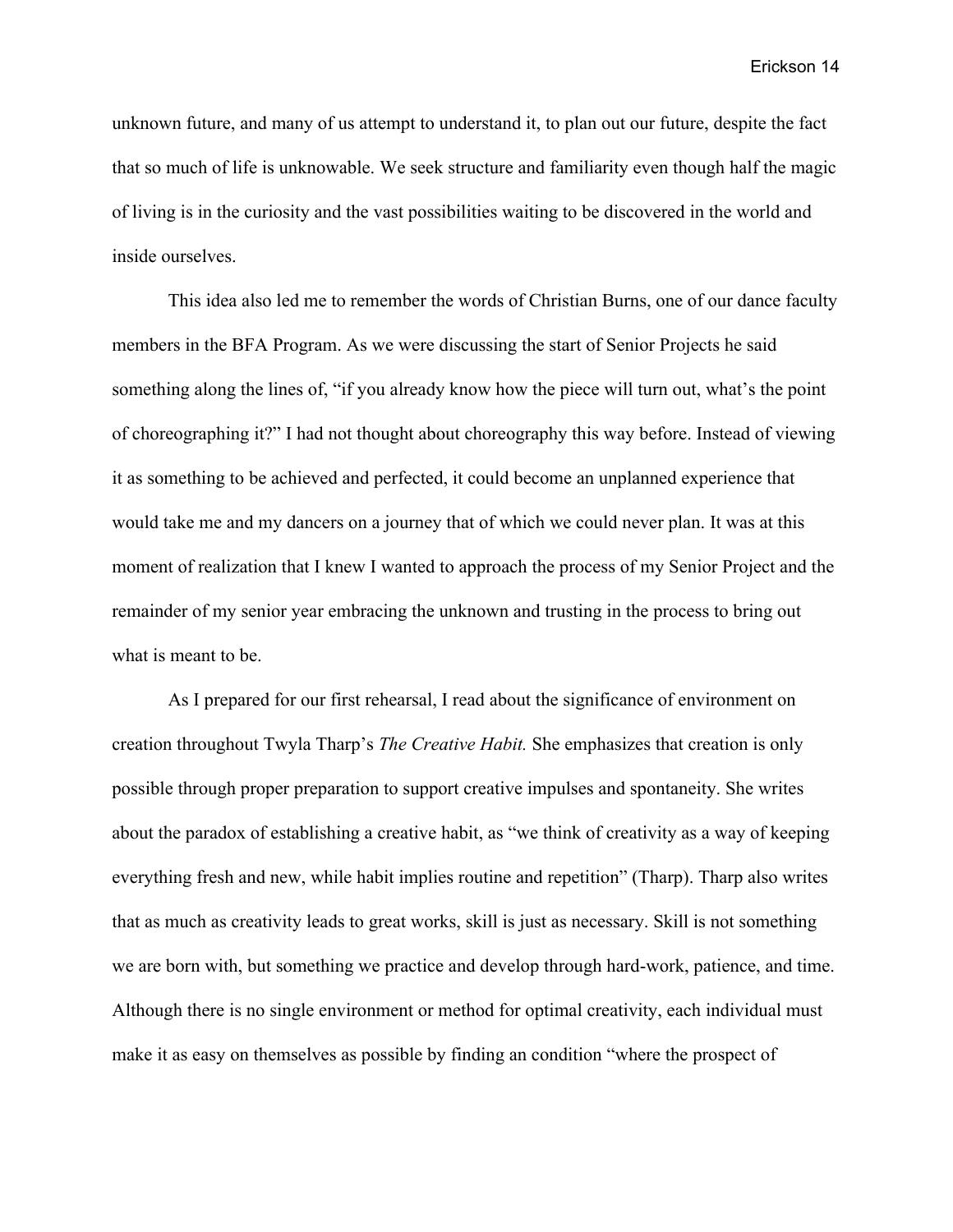wrestling with your muse doesn't scare you, doesn't shut you down" (Tharp). Take the time to find a place or environment that you want to be in and feel productive in. And if you cannot find one, make one for yourself.

I was also inspired by Veta Goler's *Love Poems to God* and the focus on contemplative practices as doors to creativity. Goler describes contemplative practices as "actions and experiences that absorb our focus which is usually directed outward toward the activities of the world - and then turn that focus inwards to the invisible world inside each of us." This idea might seem difficult to put into practice, but we are able to experience this invisible world inside us as an awareness of our hearts, empathy towards others, or even simply "an awareness of awareness itself" (Goler). Within this state of awareness, we have the most clear access to our creative impulses and creative problem solving. When we aim to be present to the world around us and the world inside ourselves, we awaken the spirit within us and our connection to creation.

As our first meeting drew closer, I wanted to begin by establishing a safe and encouraging environment that each dancer would feel comfortable to create in. The ideas of Goler and Tharp reminded me that we would need to work together to be conscious of the state of our minds and souls and foster a preservering awareness of our presence in the space to be most open to our creative impulses and spontaneity. To have this awareness, it would be important to gain understanding of each unique soul in my cast. Therefore, the goal of our first meeting would be to start getting to know my dancers as individuals and express my hopes for our collaboration. I realized that truly knowing the women in my cast would be a gradual process, but wanted to start by asking about what brought my dancers happiness. Even before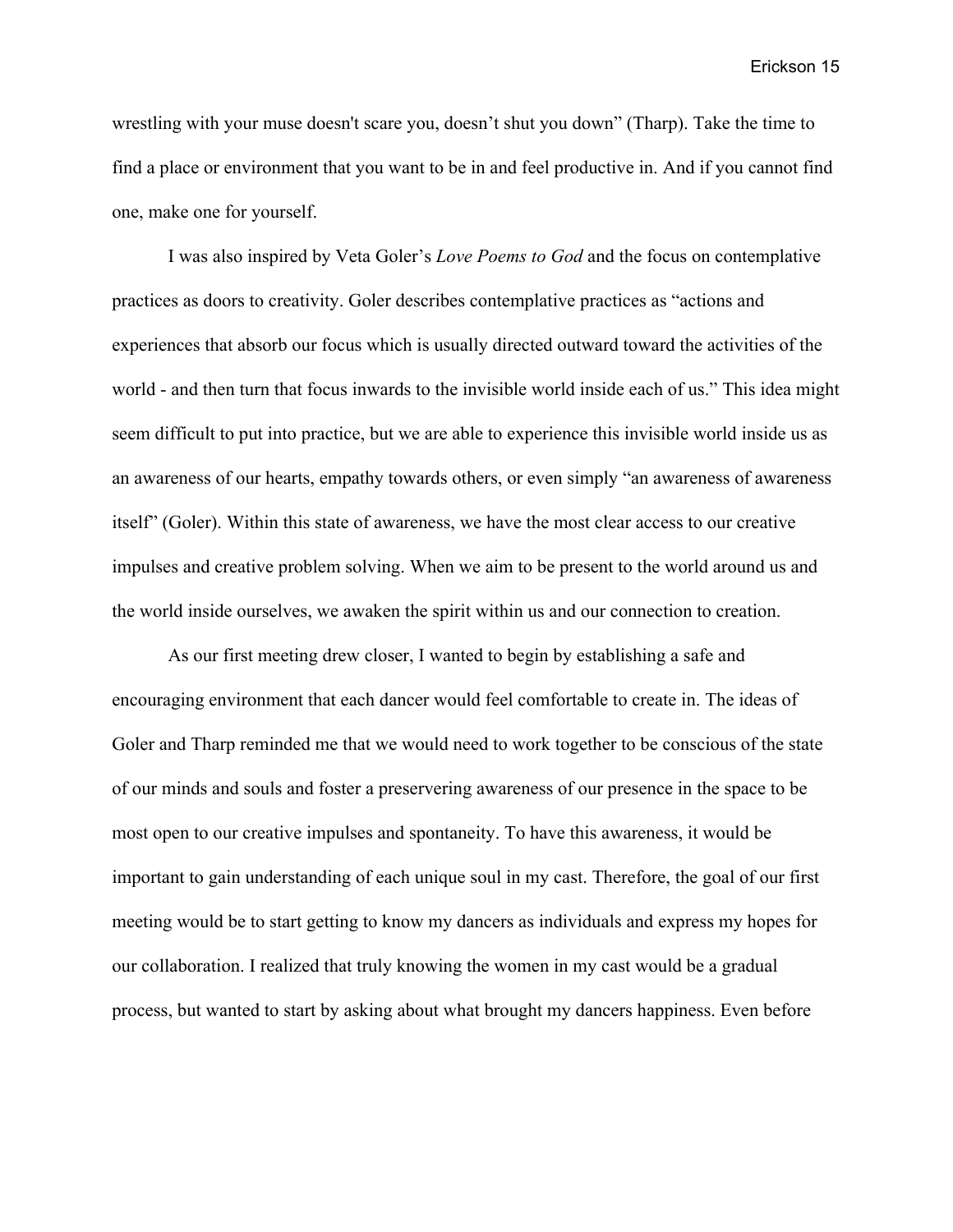our first meeting, I requested that each one send me an email with a list of some of their favorite experiences in life and what they hoped to accomplish in our time together.

#### September to February: creating together

On the night of our first rehearsal, I shared my hopes for our time together and then set to work right away. I knew that because I was blessed with such a talented cast, I would want to highlight each member's personal style of dance. We began by reflecting on our own unique ways of moving, how our movement styles have changed, and how we hope for them to grow in the future. I then asked my cast members to take some time to create a short solo that captured their own inimitable, one of a kind way of movement. I was so excited by the movement my dancers came up with after a period of focused creation and knew right away that I would want to include these solos, these encapsulations of each dancer, in the final work in some way. The last thing I wanted was for these solos to begin to feel stale and detached. I recalled a similar numbing I'd experienced in past senior projects I had been a part of and thus wanted to emphasize that the repetition of these phrases was for the sake of investigation and familiarity, while still giving dancers the option to refresh their movement as well as work one-on-one to add more depth and focus to their movement.

We continued to work on each encapsulation as the weeks went on, making additions and changes if so desired, breaking down and reconstructing. I was in awe of my dancers' varied and distinct ways of moving and wanted them to know how valuable they each were as creators by emphasizing these solos as the foundation of our piece. I also made an encapsulation that I felt clearly represented my movement style and taught it to my dancers. I noticed that it was challenging to make what I had hoped to be a unison group section truly be in perfect unison. My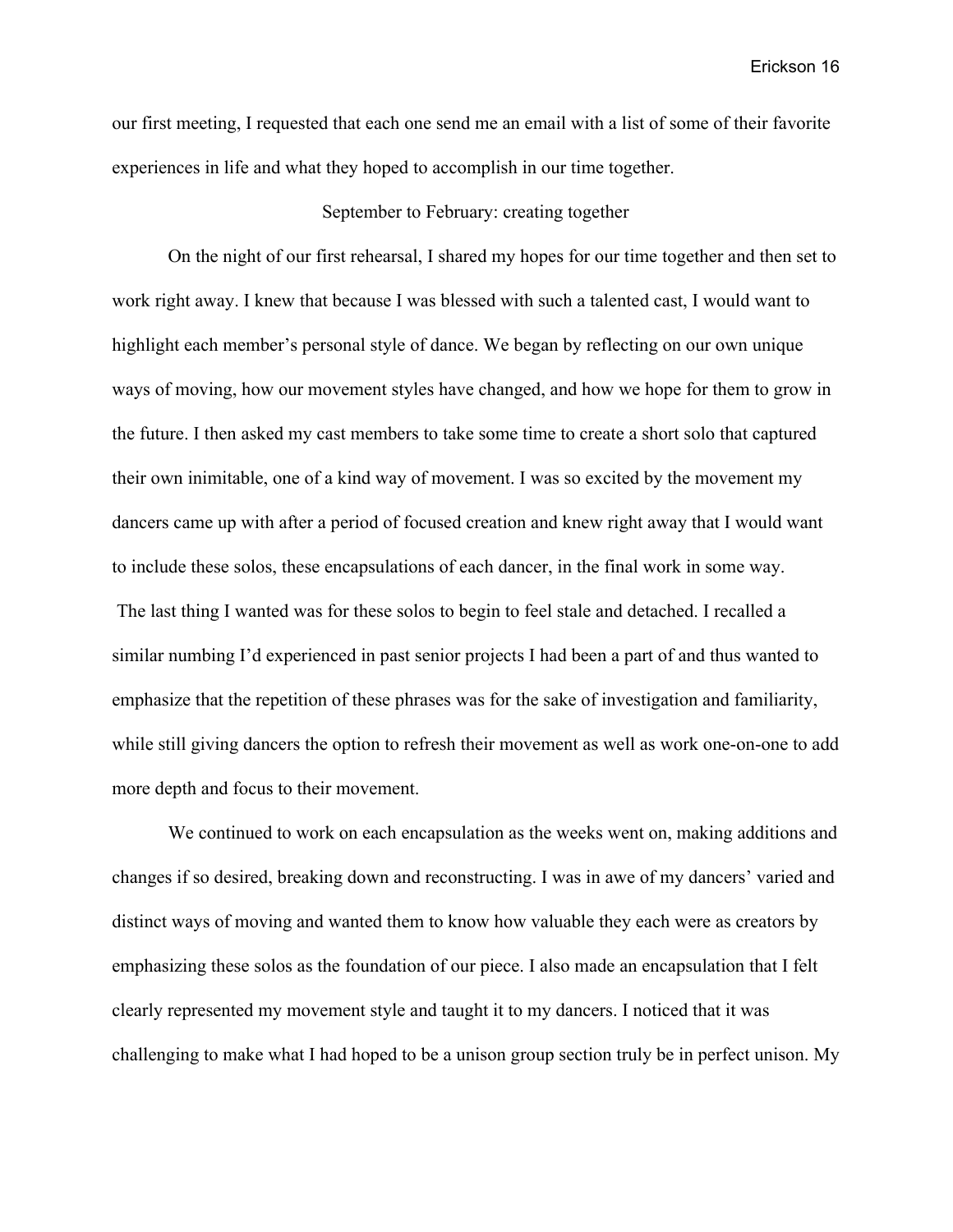movement was not being mirrored the way I had thought it would be, but this was another chance to emphasize the individuality of my cast. As dancers, we often consider how and when to maintain individuality while dancing with others. For this specific choreographic process, I wanted to highlight our ability as humans to work together as a community while still remaining true to ourselves. This phrase became a multitude of voices expressing the same feeling, resulting in a powerful image of unity and shared experience.

As the individual encapsulations continued to grow and develop, we worked to adapt each solo into a duet with another cast member, merging two very different styles of movement into a completely new phrase of dance. These duets incorporated the choreographic tools of repetition, changes of speed and dynamics, and spatial translations to create a relationship between each pair of dancers that would be later be placed throughout the piece. As the weeks went on, I realized that my early expectations for how we would generating material had changed. I had planned to show up with predetermined phrases and teach my cast the movements in extreme detail so that my personal style of movement would be captured effectively. I had hopes of choreographing so closely with the music that each dancer's movements would be a visualization of each note. I very quickly let go of both of these ideas once I actually was able to share the studio space with my cast. It was so satisfying and exciting to create alongside my dancers instead of on my own and I realized that I could place my trust in my dancers' instincts and creative choices.

I gradually became more and more comfortable coming up with movement on the spot, also allowing myself more patience with myself when these attempts did not pan out the way I had hoped. Learning to let go of the sense of ownership over my movement allowed our work to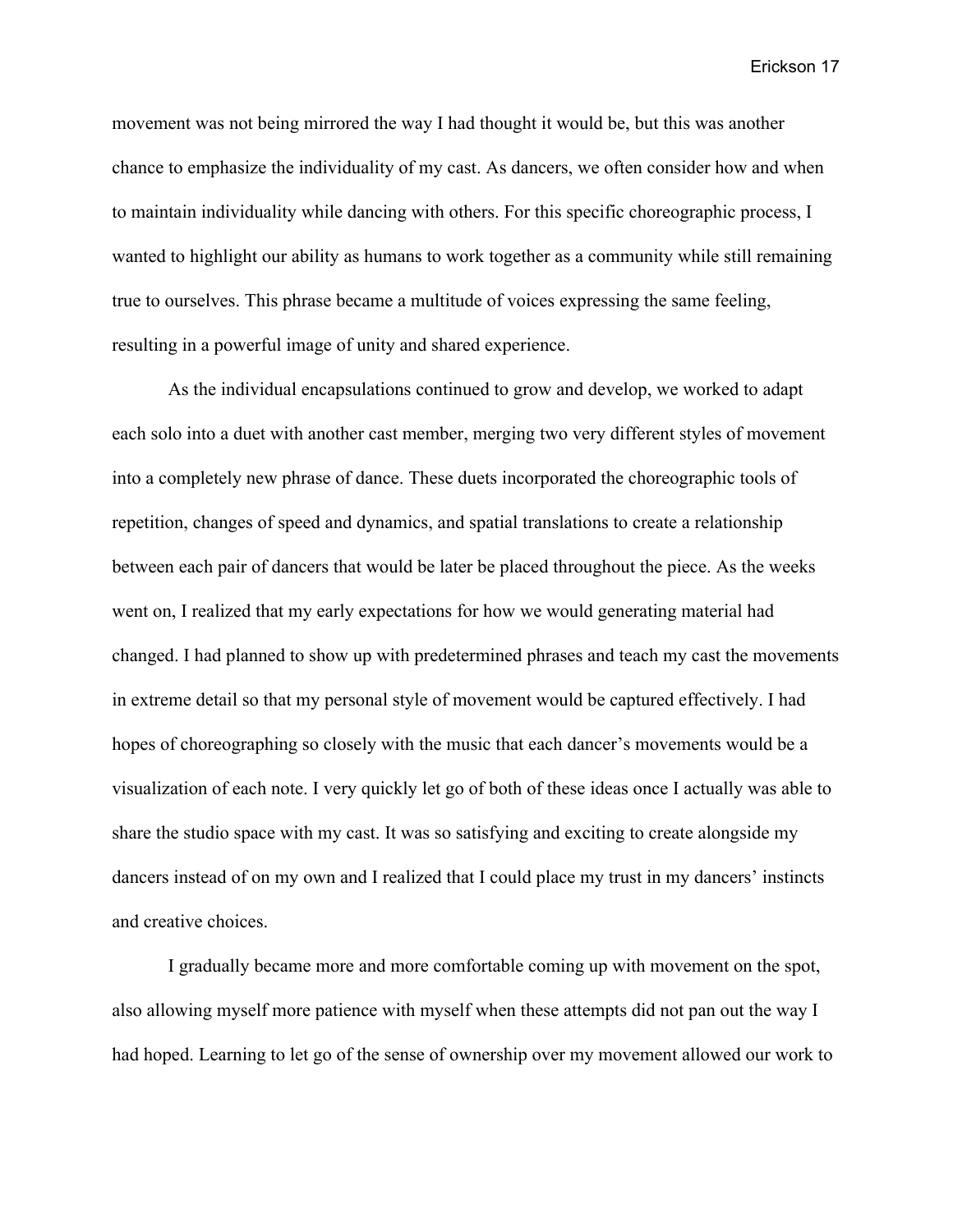truly become a collaboration in which the dancers were just as involved in the process as I was. I also became comfortable with directing my dancers to choreograph for themselves and for others, realizing that I was surrounded by artists of great experience. Another way we generated material was through the creation of a series of gesture phrases. These simple upper body movements were made by each dancer with the encouragement to explore interesting shapes and familiar gestures and were then learned by the rest of the group. These gesture phrases would be recalled throughout piece, gradually growing in range and dynamics.

Though it might not be the most glamorous or exciting part of choreography, the time we spent together before moving soon became indicative of the energy of each rehearsal and empowered us to create as a community. My own particular leadership style and the temperaments of my dancers allowed for an environment that might have been perceived as relaxed and playful. Although I was acutely aware of how little time we really had together, I had the benefit of understanding how difficult these extra rehearsals can be on top of every other class, work, homework, and time for self care. I made it a priority to do everything I could to make rehearsals enjoyable and comfortable. I tried to have some kind of food or treat for my dancers each night of rehearsal, as I was well aware of how difficult it could be to be in the studio so late at night. Rehearsals usually started with dancers trickling in a bit before our start time, gently warming up while hearing about each other's days, joking around, and eating together.

Although the creation of movement was the focus of our rehearsal, I am grateful to have had time with my cast to get to know them outside of their movement. Although the dance majors see each other almost every day, I often notice that most of our conversation revolves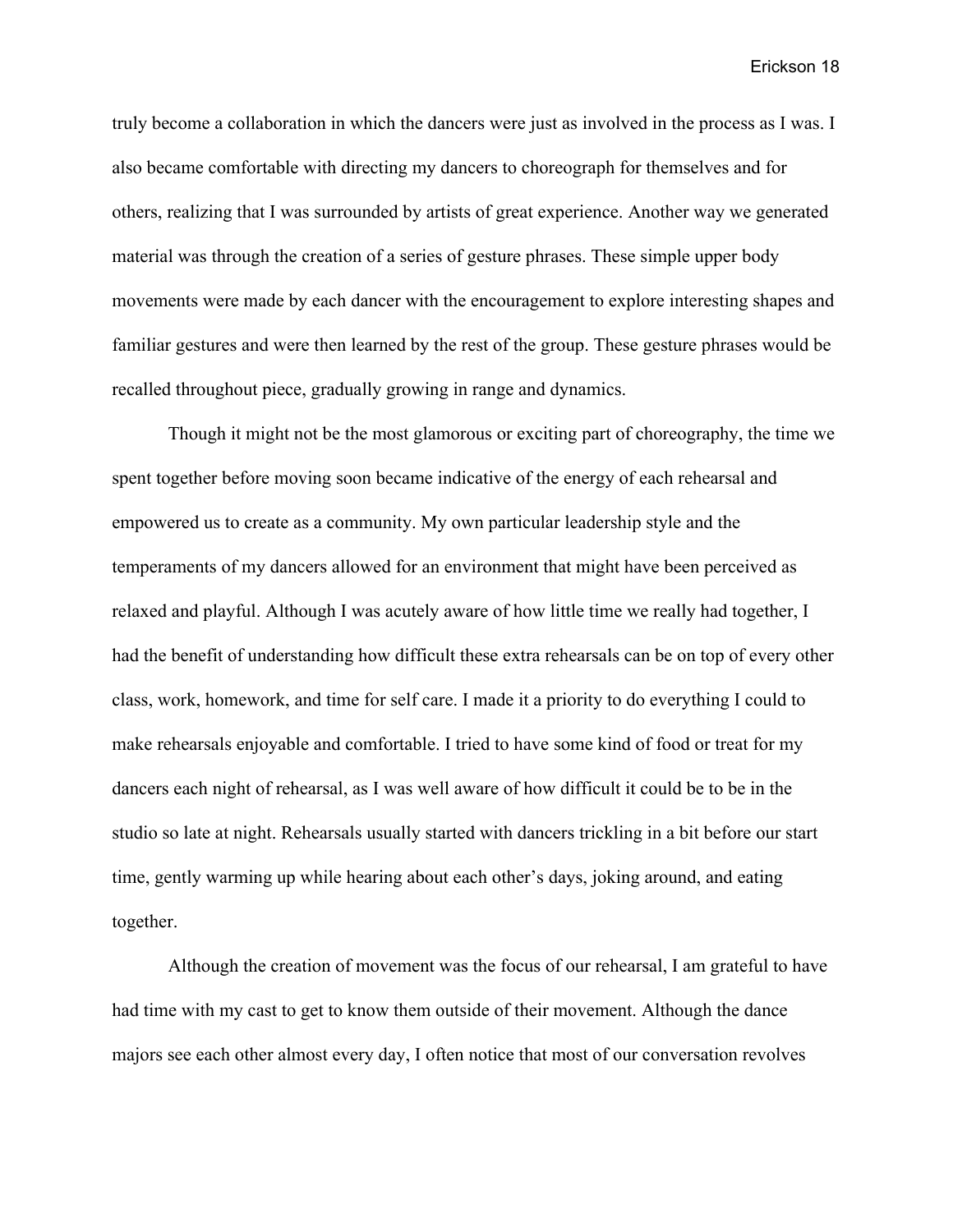around dance, a very significant aspect of our lives, but we spend little time discussing other topics with our fellow students, especially those outside of our class. Having time to hear about everyone's day, their highs and lows of the week, the funny things that happened in their academic classes or with their roommates, and their interests outside of dance provided more insight into each individual and furthered the sense of community within our cast. In retrospect, it was these shared moments of discussion and laughter that helped shape the overarching themes of our piece of human relationships and shared experiences.

#### Overarching Themes and Ideas

As mentioned previously, the understanding, expression, and value of the self were fundamental to the creation of my senior project, all leading to a reflection of each individual's movement style throughout the piece. As a dancer that has only recently found her own unique way of moving outside of ballet, I wanted to recognize that the natural way we are called to move does not need to be changed, only encouraged and developed further. One of the valuable moments throughout my dancing career was the day I realized that while allowing myself to respect, appreciate, and adore the way another dancer moves is wonderful, I must never forgot how unique and special my own movement is. As in most aspects of life, dance is most effective and joyful when we refrain from comparing and instead focus on sharing. When we dance, we share our inner selves with the world and with those around us. If we cultivate our individual styles of movement, dancing feels like returning home. These ideas were vital to the creation of *saudade* and to my growth as a human and dancer.

Another thought, though quite transcendent, that guided my creative impulses and ideas throughout this process was, "what does it mean to be human?" So much of the literature I have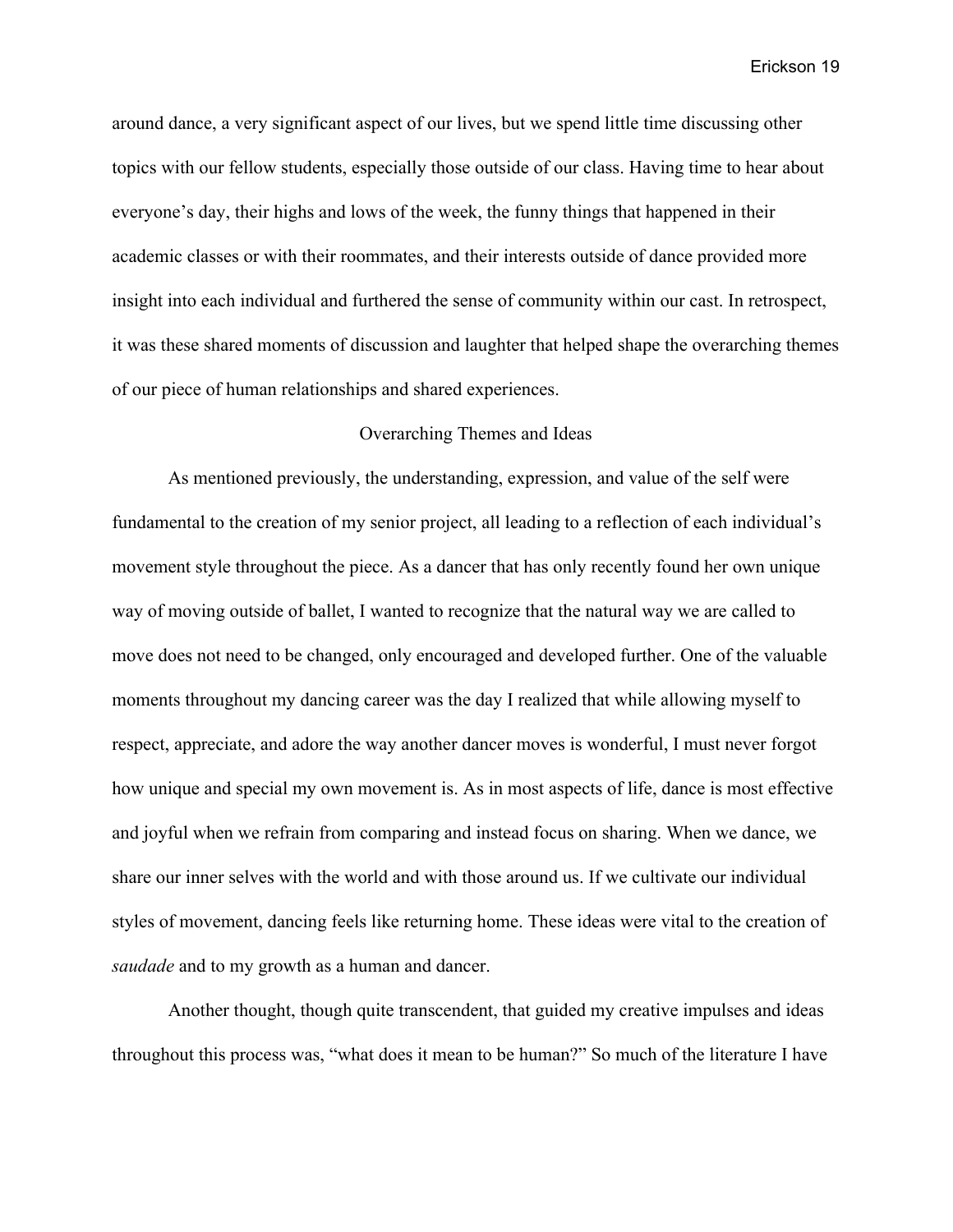been exposed to during my time in college have involved this age-old question and I have come to some of my own conclusions. To be human is to struggle, empathize, collaborate, overcome, and create. As I reflect on my time on this planet, though it has not been long, I have consistently found myself returning to empathy and imagination. Our ability to actively empathize with others is a uniquely human trait, a power that allows us to develop bonds and learn to understand each other in ways no other creature can. We can take the world we see in front of us, filled with its share of happiness and tragedy, and we can imagine better, we can create to improve and to grow.

In retrospect, David Whyte's poem has had so much more of an influence than I could have imagined. Although I considered it at the start of my process, I did not actively think about its message throughout the last six months. Reading the poem in whole again as I write this paper has left me feeling overwhelmed by how perfectly this poem mirrors the themes *saudade* intended to capture. I am suddenly experiencing a sense of clarity and awe at the wondrous ways all the different parts of our lives come together without our knowledge. Now I can see that the first stanza expresses not only our desire to know the unknown, but also recognizes the value of fully enjoying the present, despite how challenging it can seem.

This idea became the leading theme of the piece about three months into the process as my roommates and I were discussing how remarkably fast the end of our college life seemed to be approaching despite how long each day felt. We found ourselves torn between wanting to take pleasure in every second of our last year together and the pressure to have clear plans for our future. This dual sense of time is so familiar to humans, yet so strange nonetheless. We began talking about how difficult it can be to manage all the thoughts in our head at the present time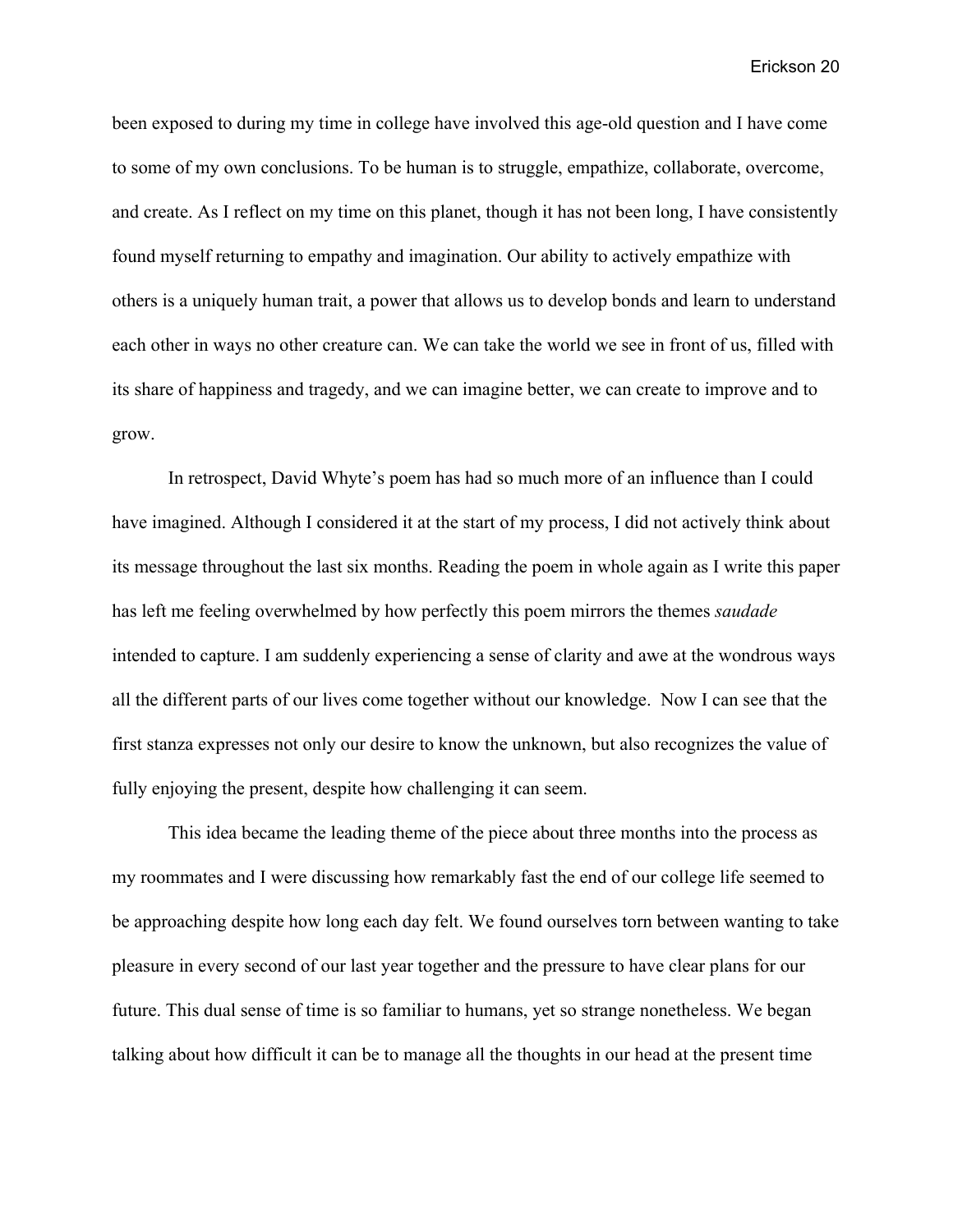while planning for tomorrow, and still considering the past. I continued to think about the complex relationship we have with time and began to see how it connected to ideas regarding the human experience my dancers and I had been exploring in rehearsals. My cast and I reflected on the challenge of living fully in the present when there is so much to look back on and forward to. These discussions culminated in an idea that would become the inspiration for the title of our piece and continue to hold my curiosity: as humans, we are blessed and burdened with the rare ability to exist in our pasts, presents, and futures all at once. We are not just defined by who we are at a specific moment, but by an accumulation of an inestimable number of moments that have shaped us into the people we are at heart. We often find ourselves pulled into memories of our past and just as often propelled into imagining what our futures might look like. *Saudade* started to become a reflection of this paradigm, with each section representing a different timescape and the sensations often accompanied by them.

#### *saudade*

As the end of the senior project process came near, I was suddenly faced with the task of naming the piece we spent had the last few months creating. I was lucky enough to stumble into the word, "saudade" while reading about the power of nostalgia and memory. This Portuguese word captures many sensations at once: the longing to be near someone, somewhere, or sometime far from your present moment, and the love that remains. I was immediately struck by how closely this word seemed to the ideas regarding the multiplicity of time we experience as humans and even more so moved by the last part of its definition, "the love that remains". As this journey was coming to an end, and even still months later, I am overcome with a resilient love for my cast and the art we created together, for my fellow seniors, and for the immense power of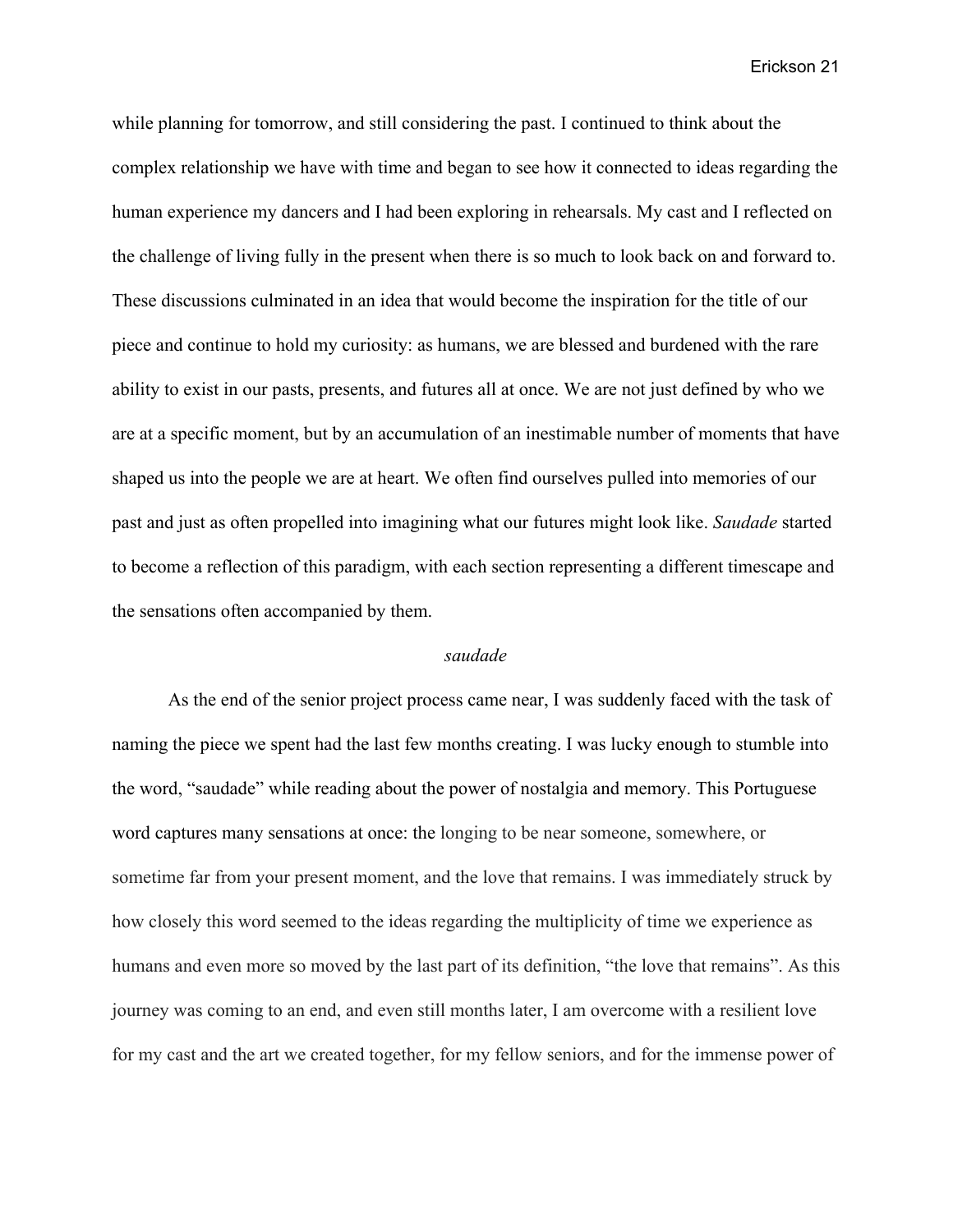dance. *Saudade* truly is a reflection of our experiences together and the love that we will forever share.

#### Part 1

The opening section of movement and music represent the often humdrum routine we fall into as humans and the memories and worries that can interrupt our habitual experience. The dancers are arranged in a formation so that each individual is in their own space, or their own world. The movement starts with dancer in the center, Madison, and the rest join one by one, all performing the gesture phrase at their own pace. This section establishes Madison as not the main character, but the mind that is initiating the move through these timescapes. The lights gradually light up the group as a whole and the distinction between the movements each dancer is doing is emphasized. A low top light makes movements look robotic and mechanical. As the dancers go through these gestures with their arms and upper body, the rest of the body remains relatively still. Their legs and feet are rooted into the ground, established, though not stuck. Small trills in the music enter into the space and the dancers are affected by these seemingly small but unignorable glitches, representing forces that take the dancers out of the present moment. There is one final, prolonged glitch in the music that takes every dancer out of their gestural pattern and extends the last gesture position they were in, as if they are being pulled out of this monotony, routine, uniformity, and into larger full-bodied movements that signal a change in the dynamic on stage. As the melody begins to fade, the dancers' pattern on the floor disintegrates. Madison is pulled to the back of the stage and weaves her way through a line of dancers, wandering through each space to find herself in a realm of memory and nostalgia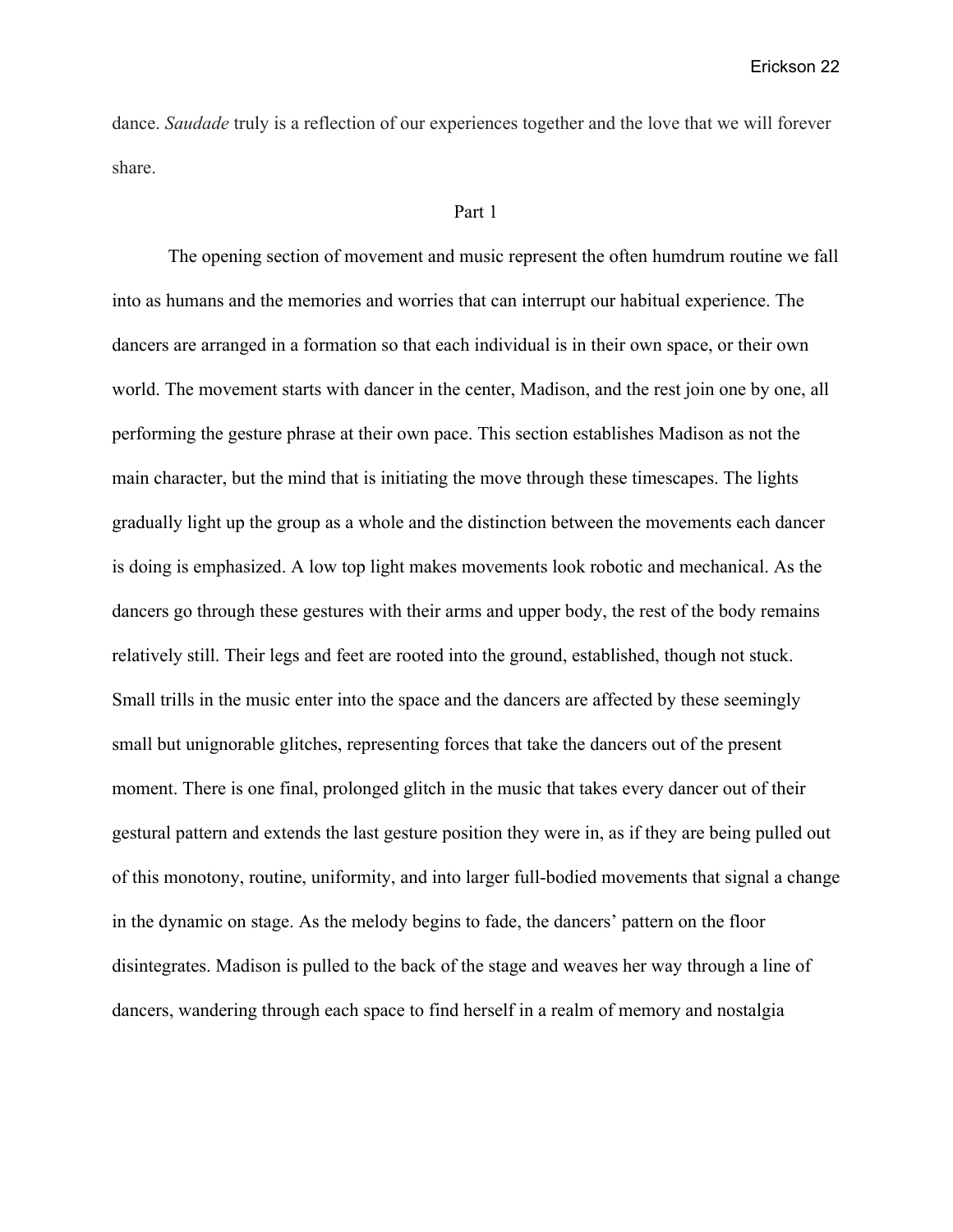#### Part 2

The second section of *saudade* aims to reflect the sentiment of the storied past, simpler times, the warmth of a memory that has since faded. The dancers movements capture the familiar efforts of humans to relive the past and to look back with rose-tinted glasses, the power of nostalgia, and the joy and freedom of youth. As we choreographed this section, I wondered, "how do we convey memory in movement?" We explored the familiar closeness of photographic poses, emulating family portraits as well as the concept of moving polaroids. As formations are built throughout this section, Madison seems to be involved, but almost as if she is outside, looking in. It seems as if the other dancers are more like figments of memories that she is exploring. They are placed by Madison like puzzle pieces, and while they embody very real connections, experiences, and emotions, it becomes clear that they are ephemeral and unable to remain. The rhythm of this nostalgia-filled section cycles through moments shared by a collective as a solo is simultaneously performed, as if a story is told or a memory is recalled by an individual.

#### Part 3

The third section represents the chaos and unpredictability of the future and our attempts as humans to seek certainty in an uncertain world. It is marked by eeriness and strangeness, the stage dimly lit from the stage right. We worked to make the movement of this section inhuman and to highlight the conflict between chaos and order, we made use of improvisation as well as set material throughout this section. Dancers begin emerging from the darkness and eventually making their way to the light by the end of the section. The movement ranges from urgent and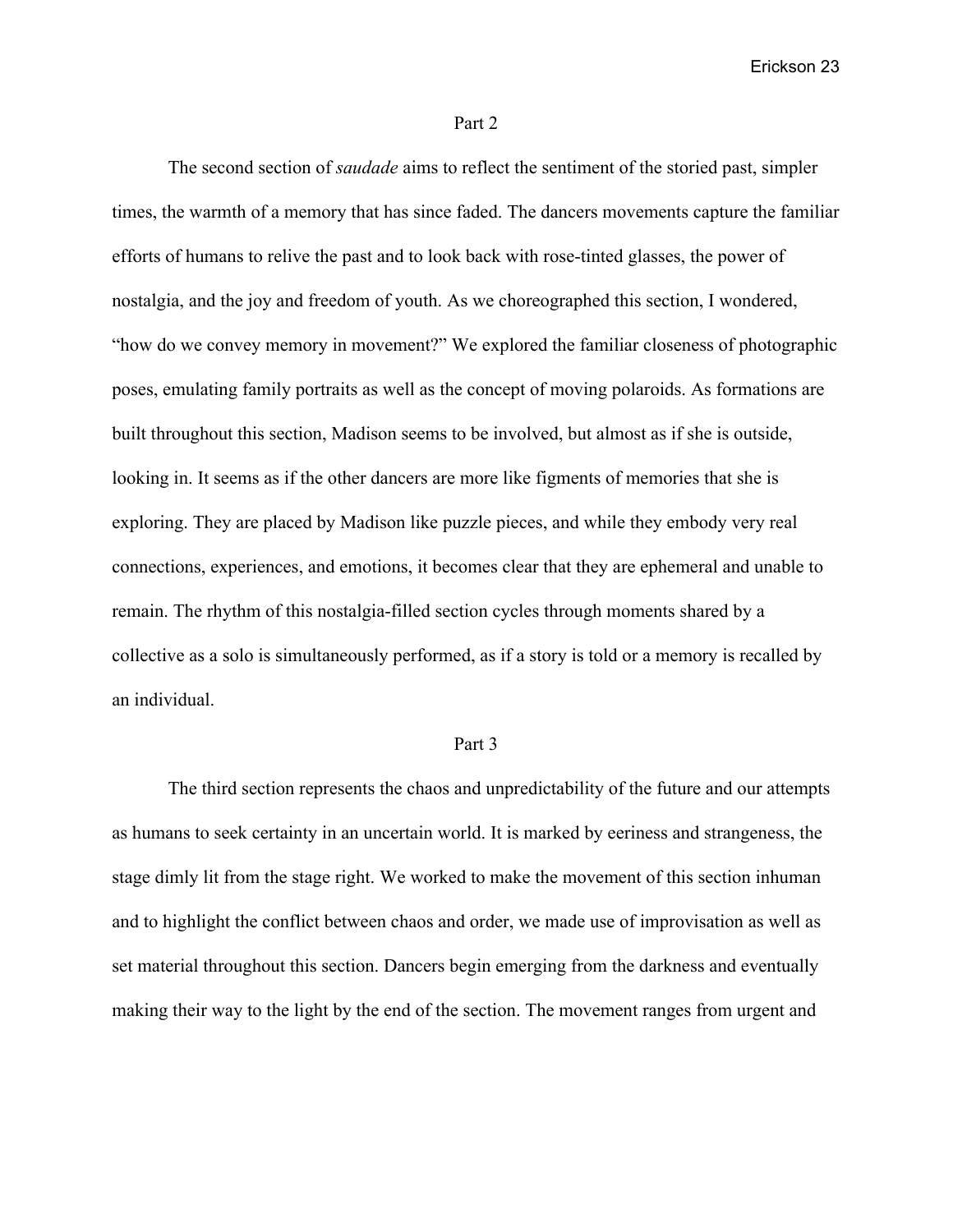sharp, solemn and restricted, to creature-like, embodying the overwhelming possibilities and fears we face when considering the future.

#### Part 4

The final section in *saudade* hopes to capture the coexistence of the past, present, and future all at once. A wave of calm washes over the stage as dancers enter from the light of stage right, bringing with them a renewed sense of smooth and calm energy. The dancers' movement embraces all three of the timescapes, returning to partnerships previously explored and culminating in new relationships on stage. The conflicting timescapes find balance within a state of holistic awareness, radiating compassion and grace as the dancers move together.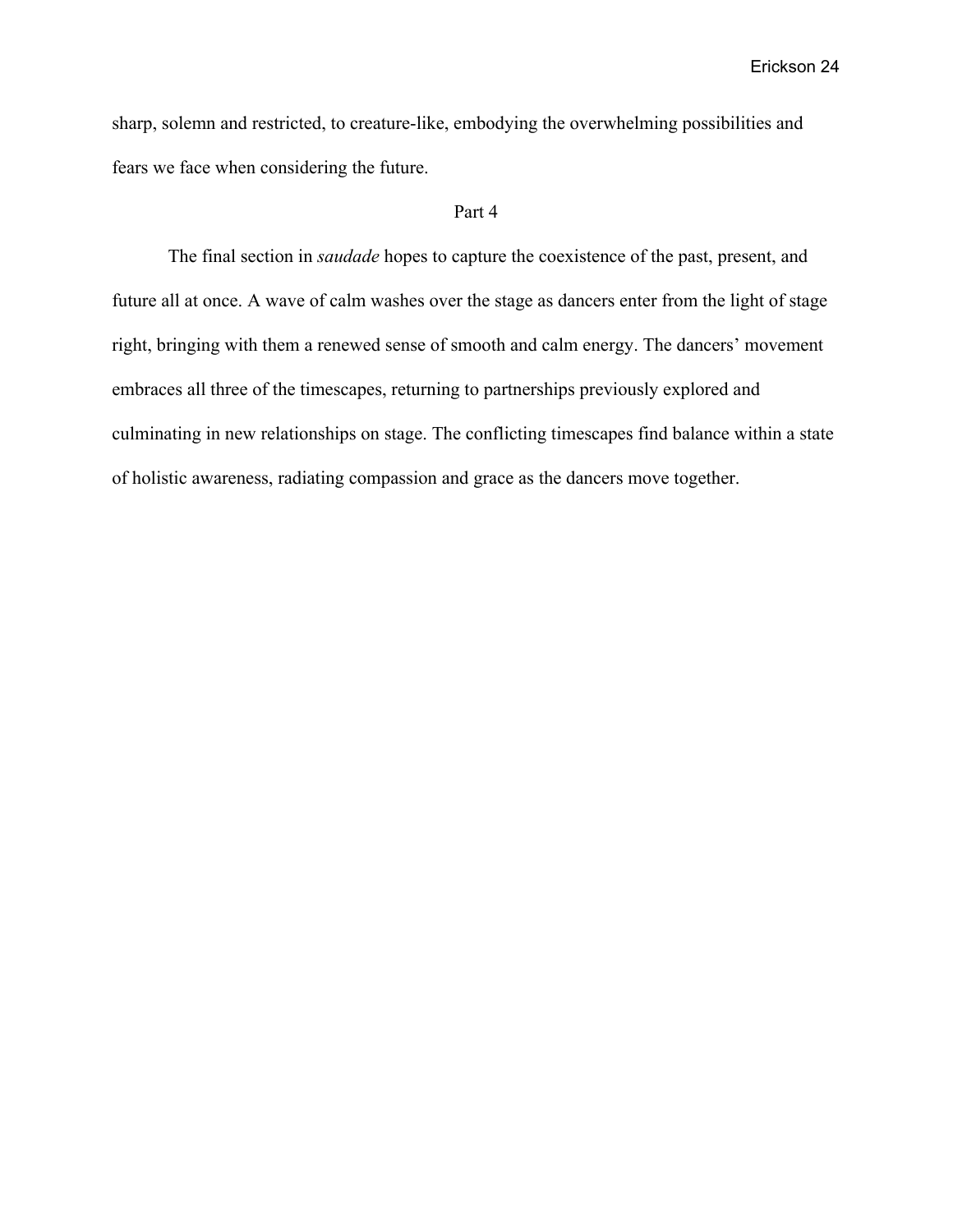#### **Dance Movement Therapy**

I have found that, although I sometimes experience mental and physical exhaustion dancing in such a rigorous program, there are always moments in which dance serves as a rescue, a motivation, an instigator of gratitude, or a moment of healing. I know that I will always come back to dance. It has been one of the most constant parts of my life, or perhaps it has been the aspect that runs throughout all spheres of my experiences. There are times in which I so deeply wish that my friends and family had the understanding of dance as not only an entertainment, art, or sport, but as a way of life, healing, and a way of better understanding each other. I believe this desire has culminated in my interest in dance therapy. I want to learn how to introduce dance as meditation or a release for those who do not have experience with it like I do.

I hope to share the joys and freedom of moving and the deep connection between the body, mind, and soul through the practice of Dance Movement Therapy, "the psychotherapeutic use of movement as a process which furthers the emotional, cognitive, physical, and social integration of the individual" (ADTA). As a dance movement therapist, one focuses on movement behavior as it is perceived throughout a therapeutic relationship and investigates the underlying issues that are causing pain. Expressive, communicative, and adaptive behaviors are all considered for both group, individual, couples, & family treatment.

Dance provides a space for expression of what often remains internal, lessening emotional tension. Though dance we can visualize and physicalize the grief, doubt, stress, and other unpleasant emotional states we experience, and create the opportunity for transformation. Creative movement allows us to deepen our relationship with our bodies, which in turn affects our psychological and physical health (Poyner). In many cultures of the world, dance plays an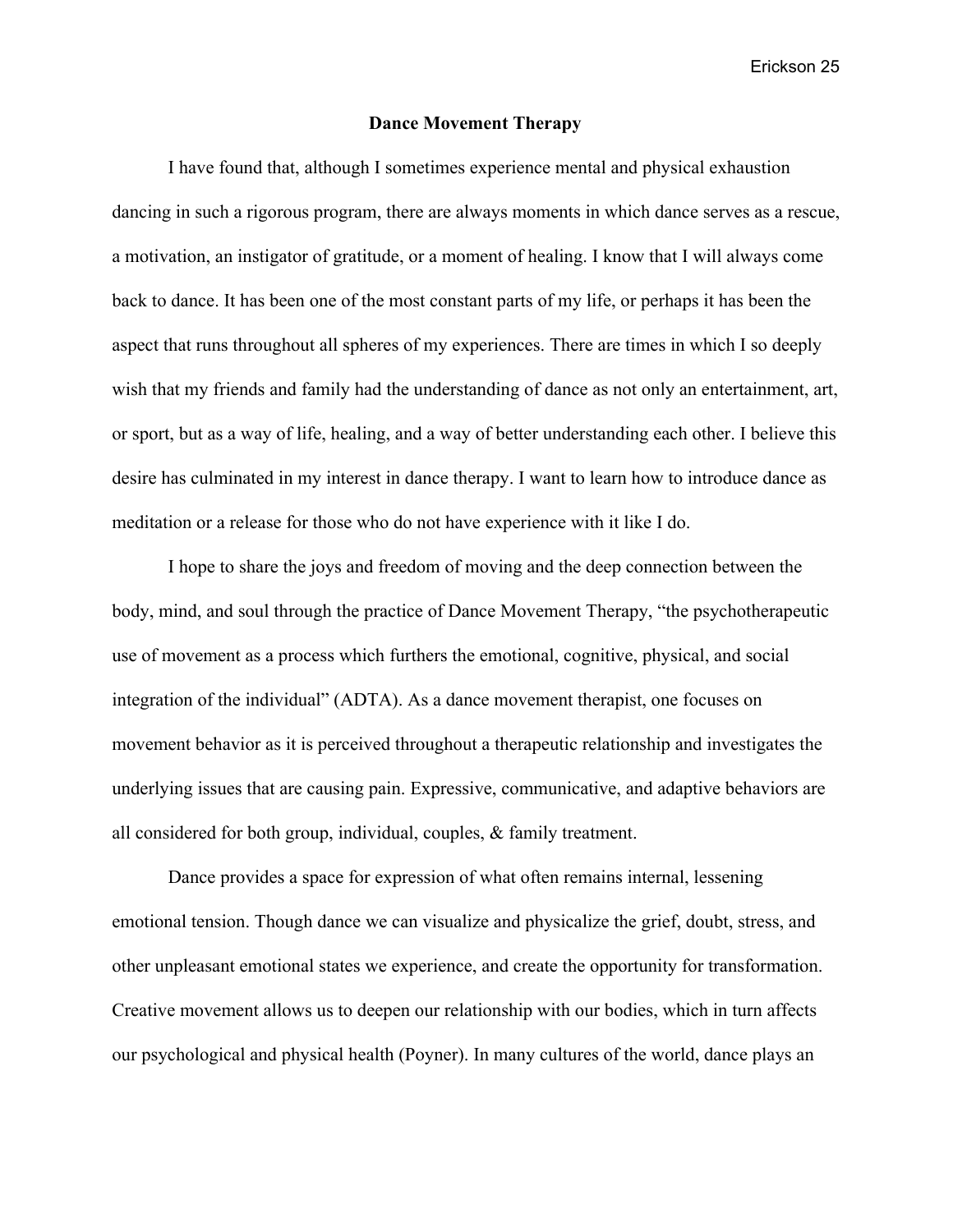important role in healing as well as being used to prevent disease and promote health for those who are relatively healthy as it helps to stimulate the life energy in our bodies. Christine Caldwell, author and founder of the Somatic Psychology department at Naropa University, states that, "any recovery is incomplete until we re-inhabit and enjoy being in our bodies." My years as a dancer have granted me the gift of being fully present in my body and have helped me to recognize just how powerful the human body can be. I am filled with excitement and passion when I consider the potential benefits of creative movement for those that have never enjoyed it like dancer do. My studies and experiences in the Lines BFA Program have encouraged me to seek out a future in Dance Movement Therapy, a culmination of my years of dancing training and my desire to improve the lives of others. The length of this paper has limited that which I can share about the history and development of DMT over the years, so I encourage you to investigate it further and leave you with these words on healing by the always articulate and inspiring, Dr. Gay Lynch:

"Healing is movement that immerses vulnerability in the nurturing energy created by community. In isolation vulnerability withdraws and finds no resonance, whereas in community it resounds and becomes whole. Spirituality and healing cannot be separated, for spirituality provides the only framework large enough and safe enough for the healing arts."

 $\sim$  Dr. Gay Lynch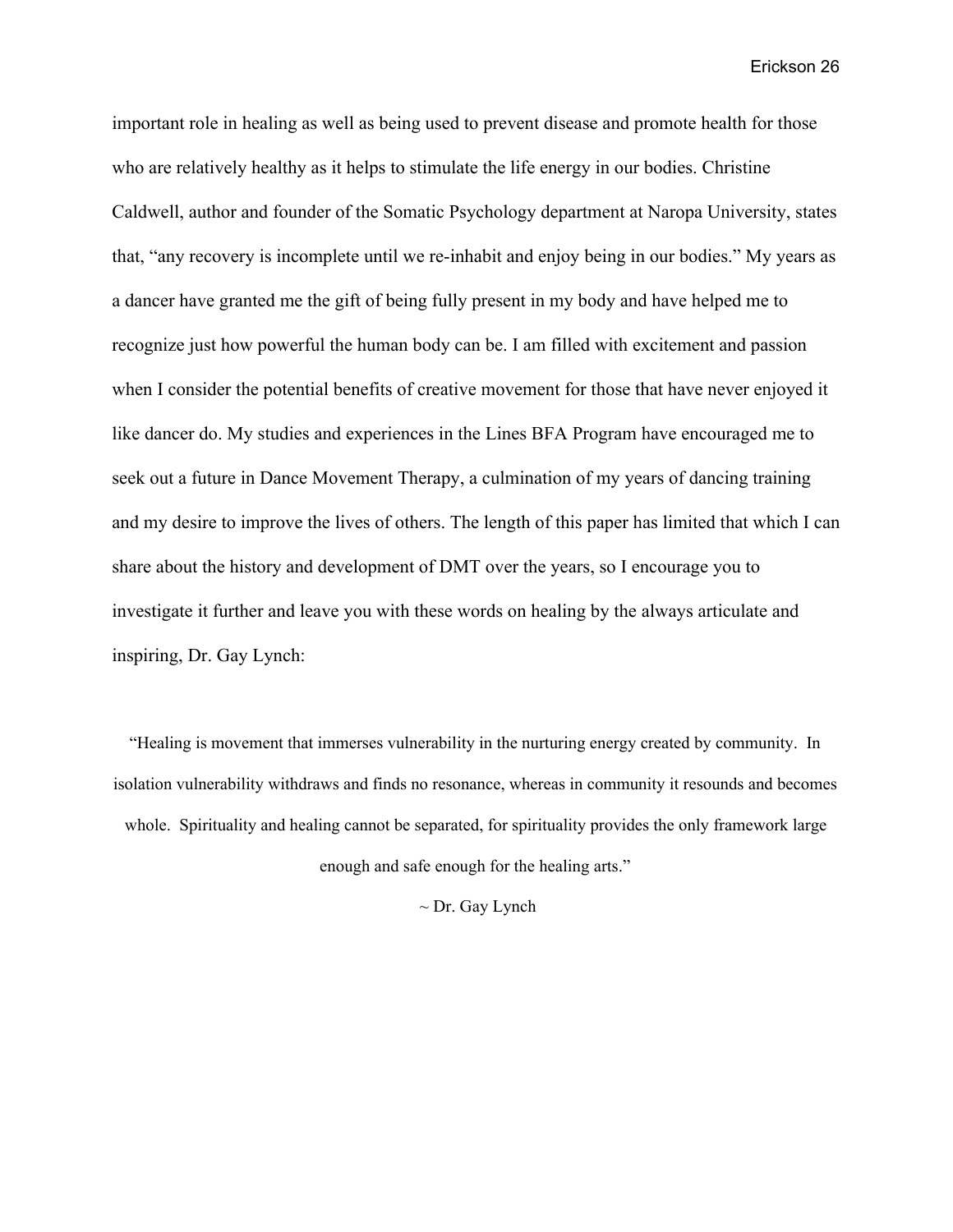#### **Conclusion**

For the first few years of college, I was often overwhelmed by nagging fears and doubts regarding my choice to pursue a degree in dance, despite not knowing if I even wanted to dance professionally in the future. I have since learned that there are so many more ways in which I can use the talents and the strengths I've developed through a life in dance. The vast variety of teachers, styles, opportunities, and challenges have equipped me with the necessary skills to adjust to my surroundings as well as provided me with knowledge and perseverance to seek out the spaces in which I feel comfortable. I know now that if I cannot find a space that feels right for me, I have the ability to create one for myself and those seeking for a similar space.

My personal experience of creative movement is no longer focused on following rules or the pursuit of perfection but the practice of risk taking, commitment to my unique artistic voice, and the exploration of the endless possibilities harbored in all kinds of movement. I believe that these changes are largely due to encouragement and instruction we receive to think for ourselves and improvise in this program. Although I may not have a clue what I'm doing sometimes, everything I have learned in this program has set me up for an exciting and fulfilling future. I have learned so much about how to challenge my habits, my ways of thinking, and the way in which I work. I have learned not only to work smarter instead of harder, but to value effort and difficulty at the same time. I have been taught that further flexibility, the ability to let things go, and a sense of humor can go a long way as we navigate the complexities of adulthood and independence.

Throughout this program I have been reminded of the interwovenness of all things in this universe and the sheer strength of combined awareness, agency, and empathy found in human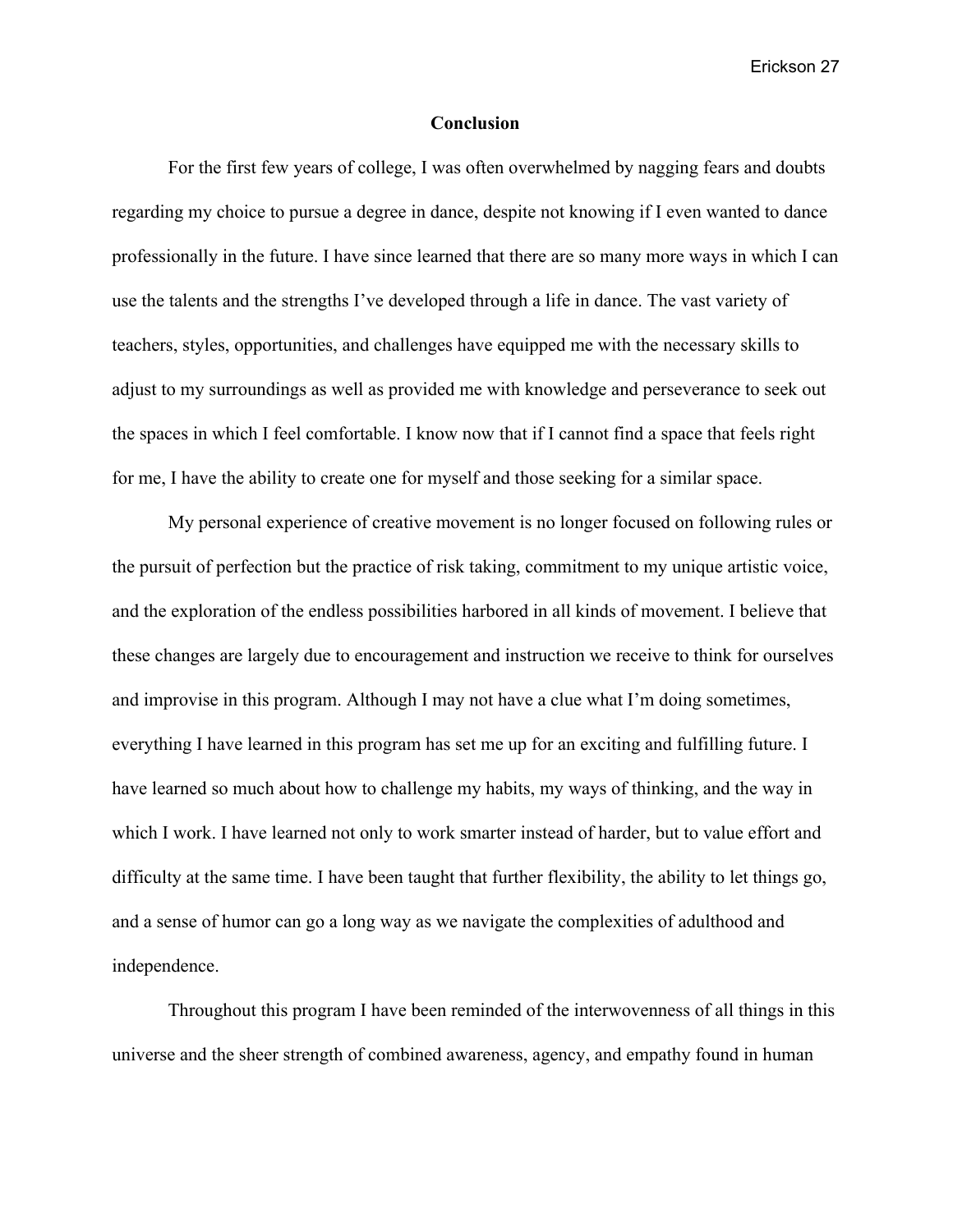compassion. The moving body is not rigid or compressed, but softens into gentleness to extend and reach inward, upward, and outward. Like dance, compassion is an open, expansive, and flowing energy that has a ripple effect. When we act with compassion, we are transforming the experiences of those around us just as much as we transform our own reality. Dance and compassion are each universal languages that can reveal or recover something that is hiding, awaiting discovery. Compassion and movement are gifts that bring light and joy into our lives, but both must be practiced and cultivated by an actively empathetic mind. As I embark on the next chapter of my life, I hope to continue dancing and learning about myself and the wondrous world around me, nurturing these gifts and sharing them with others.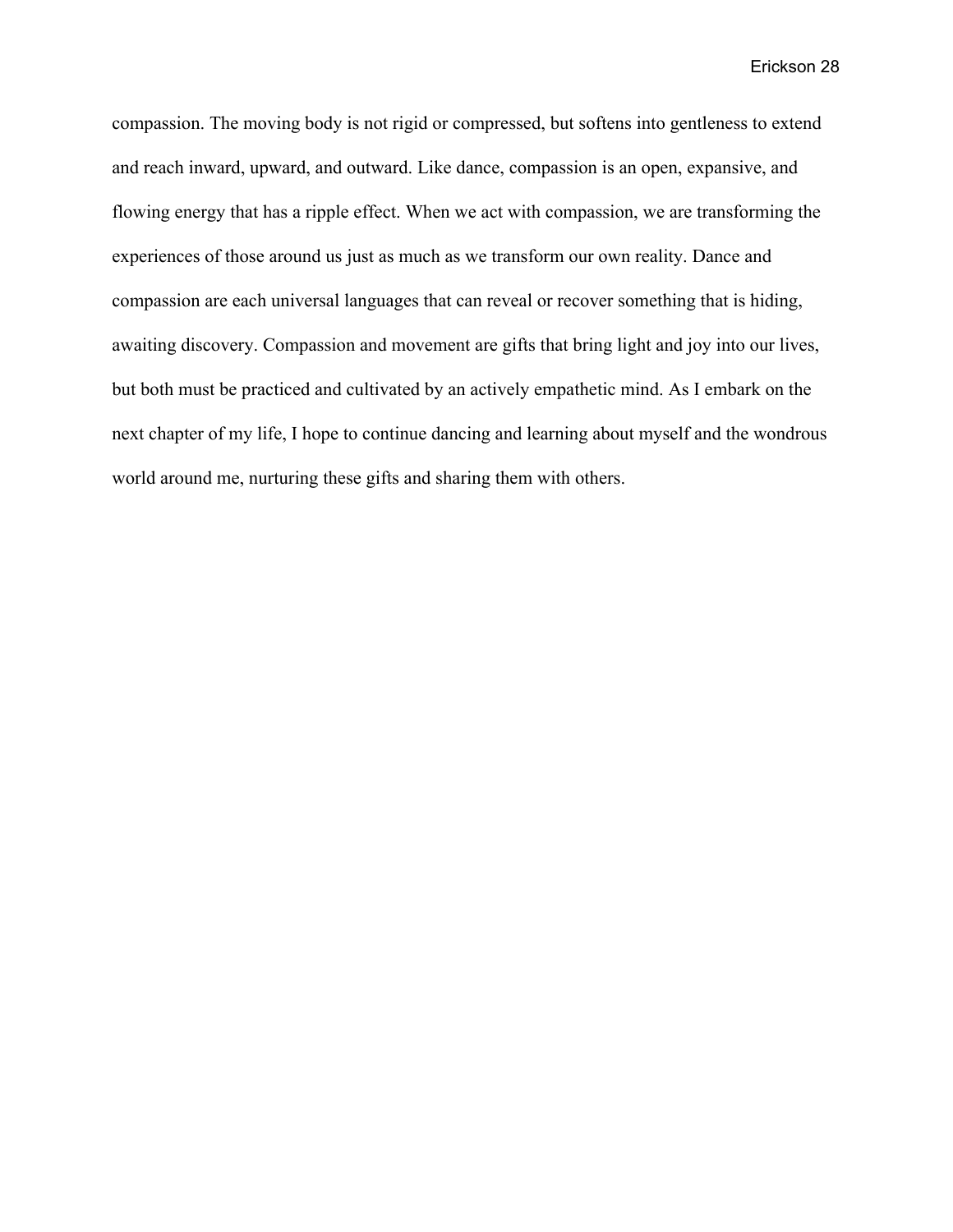### Works Cited

Chaiklin, S., & Wengrower, H. (2016). *The art and science of dance/movement therapy: Life is dance*. Retrieved March 18, 2019.

Clinical Info Sheets. (n.d.). Retrieved May 5, 2019, from https://adta.org/clinical-info-sheets/

Eline Kieft. "Dance as a Moving Spirituality: A Case Study of Movement Medicine."

- Erwin-Grabner, T., Goodill, S. W., Hill, E. S., & Neida, K. V. (1999). Effectiveness of Dance/Movement Therapy on Reducing Test Anxiety. *American Journal of Dance Therapy,21*(1), 19-34. doi:10.1023/a:1022882327573
- Goler, V. (n.d.). Arts At EmoryArts. Retrieved May 5, 2019, from http://arts.emory.edu/news/news-items/2012/01/love-poems-to-god-veta-goler-discusses-d ianne-mcintyre.html
- Halprin, A. (2002). *Returning to health: With dance, movement and imagery*. Mendocino, CA: LifeRhythm Books.
- Helen Poyner. "Landscapes of Loss: Moving and Mourning An Autobiographical Account." Article in *Journal of Dance & Somatic Practices.* Vol. 5, No. 2.
- Homann, K. B. (2010). Embodied Concepts of Neurobiology in Dance/Movement Therapy Practice. *American Journal of Dance Therapy,32*(2), 80-99. doi:10.1007/s10465-010-9099-6
- Johanna Leseho and Lisa Maxwell. "Coming Alive: Creative Movement as a Personal Coping Strategy on the Path to Healing and Growth." In *British Journal of Guidance and Counseling.* 38:1, February 2010.
- Karkou, V., & Meekums, B. (2014). Dance movement therapy for dementia. *Cochrane Database of Systematic Reviews*. doi:10.1002/14651858.cd011022
- Koch, S., Kunz, T., Lykou, S., & Cruz, R. (2014). Effects of dance movement therapy and dance on health-related psychological outcomes: A meta-analysis. *The Arts in Psychotherapy,41*(1), 46-64. doi:10.1016/j.aip.2013.10.004.

LaMothe, K. (2015). Why We Dance. doi:10.7312/columbia/9780231171052.001.0001

LaMothe, K. (2011) What a Body Knows.